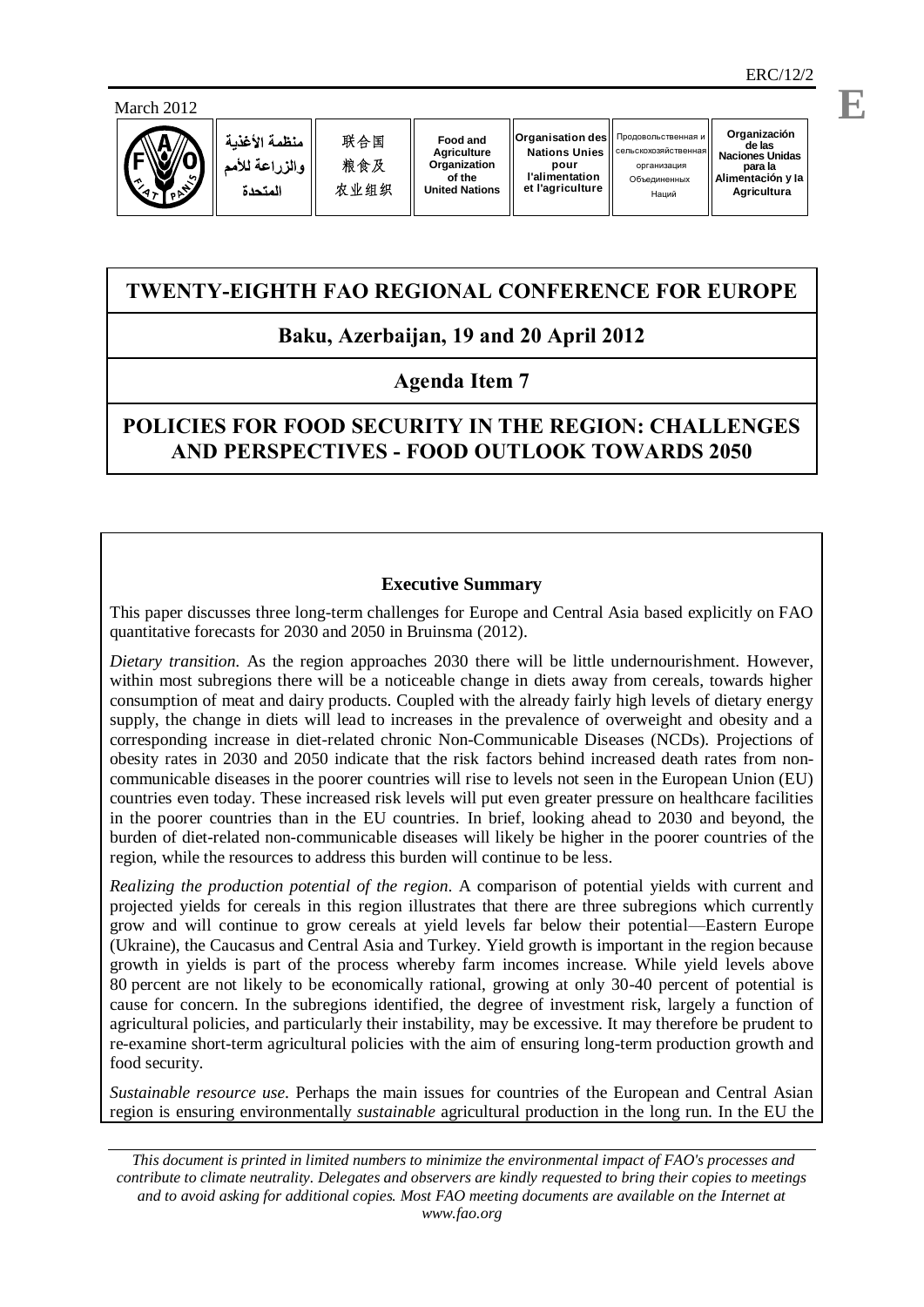difficulties are illustrated by fertilizer use per hectare. Already quite high by world standards, this is set to grow by 20 percent by 2050 with current cultivation methods. Moderating chemical input use in this subregion, as well as in others, may require faster adoption of cultivation technologies that substitute knowledge for chemical inputs.

Though the Caucasus and Central Asian countries do not share the high levels of chemical applications of their more developed neighbours, they have highly intensive use of available water resources. In fact, after the Near East and North African region, the Caucasus and Central Asian subregion currently has the highest pressure on water resources due to irrigation, known as *water stress*. The problem of the region is not a shortage of water, but a dilapidated system of water delivery and application that loses up to half of water supplies en route and applies water inefficiently. The rehabilitation and maintenance of this system and the improvement of on-farm water management to reduce losses are the first steps towards reducing water stress in the region.

## **Guidance Sought**

Alleviating food insecurity and malnutrition in the region is one of the priorities of the Organization. Member countries may wish to provide guidance on future work in the Europe and Central Asia region related to nutrition, commenting on the challenges presented by the **dietary transition in Europe and Central Asia** and the costs associated with control of non-communicable diseases in the member countries of the region.

Would member countries like to see more work by FAO on nutrition issues in this region? What should be the mix between normative, analytical and project-related work? In this connection, should FAO provide a special thematic joint FAO/WHO study by the next regional conference focusing on malnutrition in Europe and Central Asia and on recommendations for FAO, the World Health Organization (WHO) and member countries of the region

Promoting sustainable intensification of smallholder agriculture in this region is one of the priorities of the Organization. Member countries are invited to consider the challenges of **realizing production potential in European and Central Asian agriculture**, particularly of bridging the yield gaps in those countries where they are far below the average for the region of about 50 percent for wheat and barley. Member countries may also wish to provide guidance on future work in the region related to yield gaps.

Would member countries like to see more work by FAO on this topic in this region?

What should be the mix between analytical and project-related work?

Should FAO undertake a survey-based study on addressing yield gaps in the countries of the region in which actual yields as a portion of potential yields are particularly low and identify the capacity development requirements in these countries?

Promoting sustainable resource use is one of the priorities of the Organization in this region. Member countries have stressed to the Regional Office for Europe and Central Asia (REU) that **sustainable resource use in Europe and Central Asia** is of key importance. Member countries are encouraged to reflect on how they would like the issue addressed by FAO. Member countries are invited to comment on the challenges presented by high levels of chemical inputs in some countries and the sustainable use of water in other countries.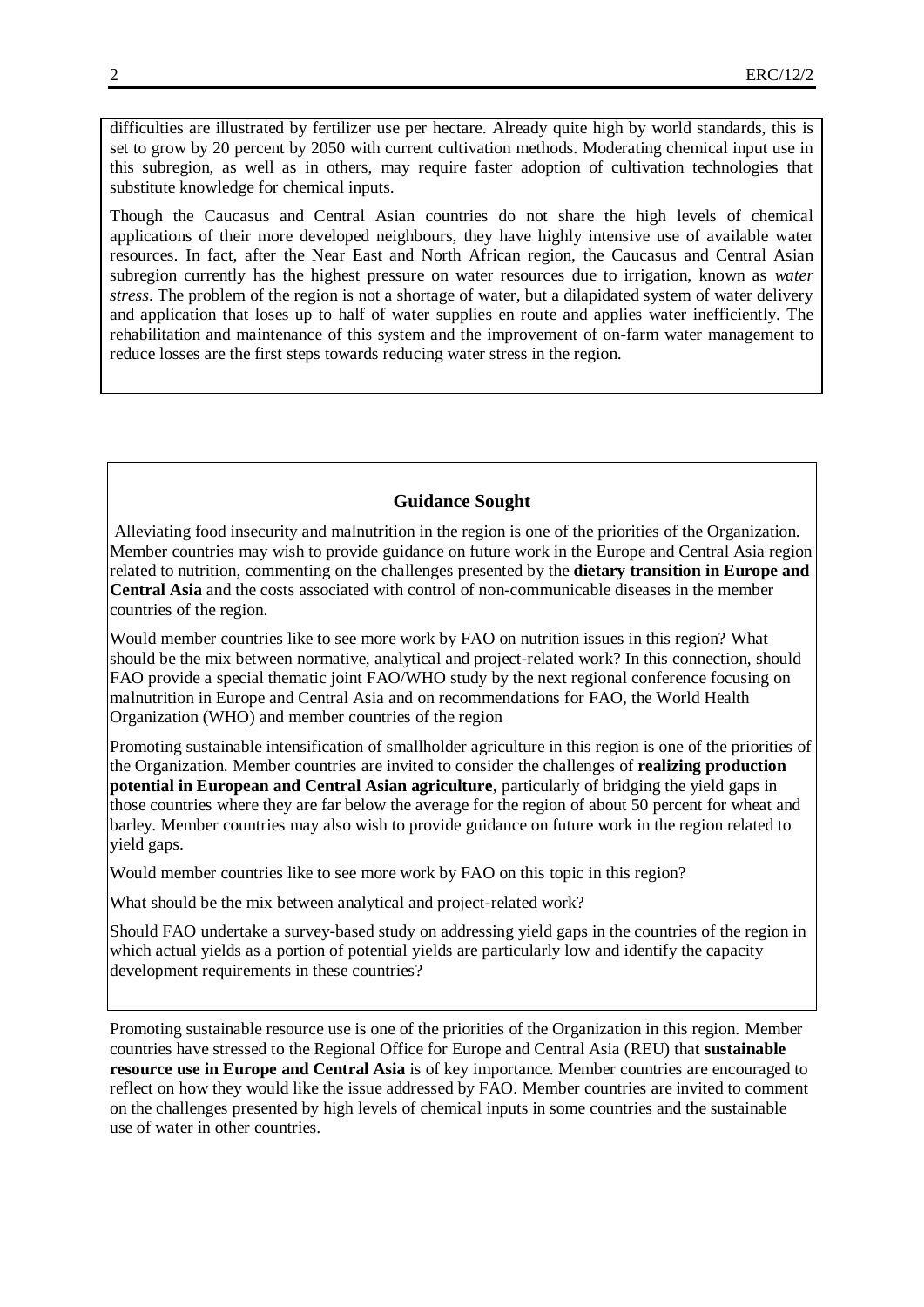## **I. CHALLENGES OF EUROPEAN AND CENTRAL ASIAN FOOD AND AGRICULTURE TO 2050**

1. The world has experienced a number of severe shocks in recent years with record high oil prices, agricultural commodity price spikes, dramatic droughts, food security fears and trade restrictions, as well as the most serious global economic recession since the 1930s (**Annex I**). As a reaction to these shocks many countries devoted considerable resources to short-term programmes designed to control domestic commodity prices. Some of these policies, such as trade bans, actually increased market volatility and raised fears of food shortages. Others, such as trade barriers, increased food price volatility, rather than diminished it, since domestic commodity production is far more volatile than world production.

2. While governments undoubtedly need to respond to short-term shocks they should not lose sight of the longer-term challenges of food and agriculture. This paper discusses three long-term challenges for Europe and Central Asia based on FAO quantitative forecasts for 2030 and 2050.<sup>1</sup> It differs from other works on the "future of agriculture" in that it is based explicitly on and consistent with FAO perspectives work.<sup>2</sup> While grounding the challenges in well-considered quantitative forecasts should increase their degree of realism, this also comes at a price. The FAO forecasts are based on specific assumptions, and the topics are limited to those covered by the forecasts for Europe and Central Asia in Bruinsma (2012), which are apparent food consumption, agricultural production and input use for the main regions and subregions of the world (**Annexes II and III**). Despite these limitations, FAO forecasts allow us to shed light on three long run challenges in Europe and Central Asia to 2050: (i) coping with the dietary transition; (ii) realizing the production potential for the region and (iii) ensuring the sustainable use of natural resources in the face of the need to increase production. The following three sections take up each of these topics in turn. The paper includes a decision box outlining possible actions for FAO and Member States in the region.

#### **A. Challenge 1: The Dietary Transition in Europe and Central Asia**

3. Economic development is normally accompanied by improvements in a country's food supply and the gradual elimination of dietary deficiencies, thus improving the overall nutritional status of the country's population. It also brings about qualitative changes in the production and marketing of food leading to the consumption of more processed food. Increasing urbanization also has consequences for the dietary patterns and lifestyles of individuals, not all of which are positive. Changes in diets, patterns of work and leisure – often referred to as the "nutrition transition" – contribute to the causal factors underlying non-communicable diseases even in the poorest countries (Pinstrup-Anderson and Watson, 2011). The adverse dietary changes include shifts in diet away from cereals and fibrous tubers, reduced fruit and vegetable intake, and increases in the consumption of saturated fat (mostly from meat and dairy products), vegetable oils, sugar and sodium.

With the exception of the Caucasus and Central Asian (CCA) countries, the Europe and Central Asia (ECA) region has long ago embarked on the nutrition transition. Average available dietary energy supply has long been over 3,000 kilocalories per day per person for most of the region's population, and has recovered to that level in the Russian Federation and Eastern Europe since economic growth resumed after 1998. The only subregion lagging behind is the Caucasus and Central Asian countries, which is expected to pass the 3,000 kilocalorie mark sometime between 2030 and 2050 (**Figure 1**).

<sup>&</sup>lt;sup>1</sup> The end date of 2050 was chosen because current population forecasts indicate that world population will peak around 2075 at some 9.5 billion, with the bulk of the increase from the present (2005/07) 6.6 billion occurring by 2050.

<sup>&</sup>lt;sup>2</sup> The FAO perspectives work includes papers presented at the 2009 expert meeting on "How to feed the world in 2050," later collected and published in Conforti (ed., 2011) and Bruinsma (2012).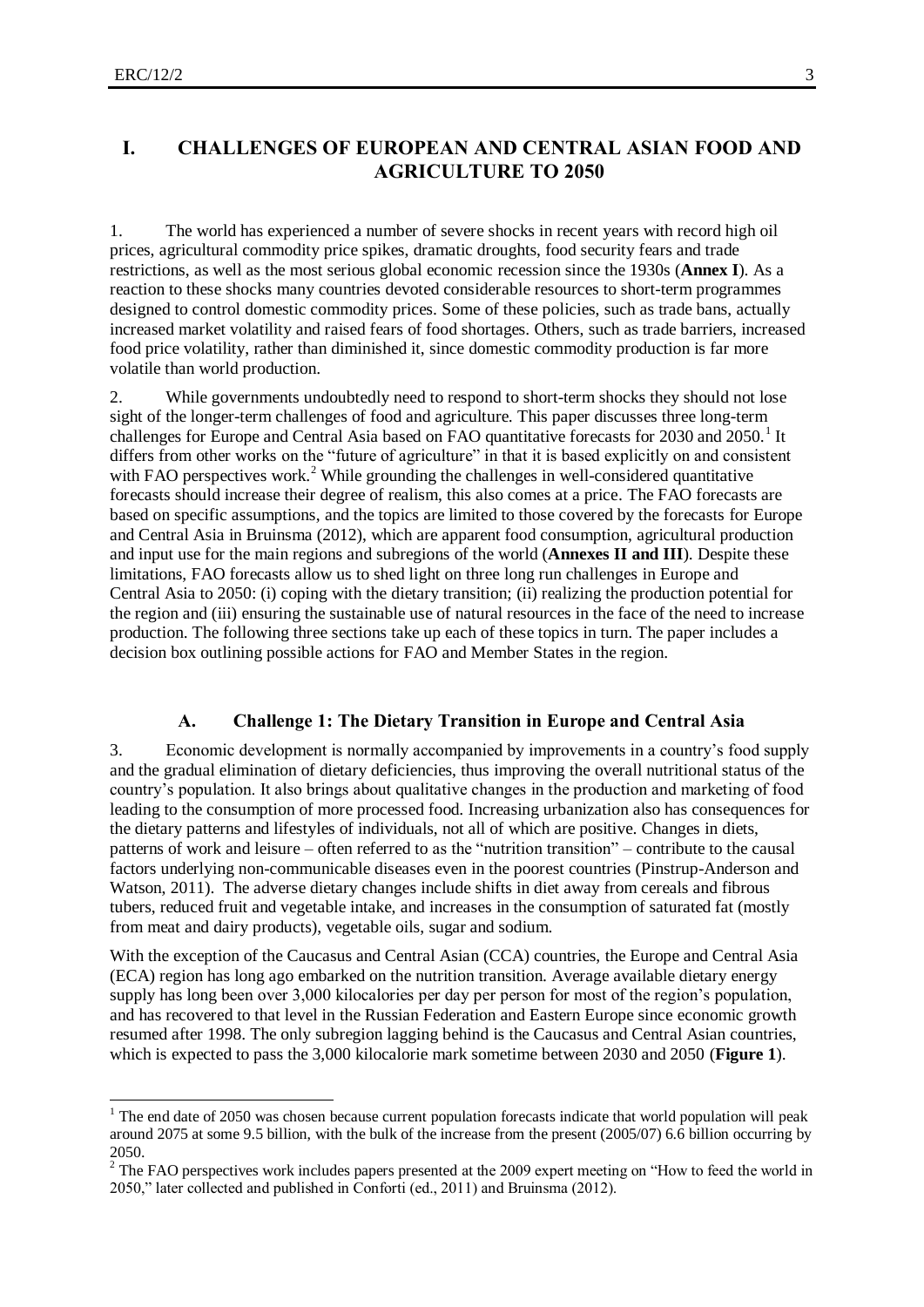

#### **Figure 1**. **Per caput food consumption (kcal/person/day)**

\* No FAOSTAT data are available for individual countries of the former USSR and Central and Eastern Europe for the period 1961 to 1991.

Source: Bruinsma, 2012.

4. The lower average level of available dietary energy supply in the CCA has implications for the level of hunger there. The latest available estimates of undernourishment indicate that hunger is a major issue in ECA only in the countries of the CCA.<sup>3</sup> In all other countries of the region the incidence of hunger is less than 5 percent of the population. A closer look shows that hunger appears to be a particularly significant problem in Tajikistan, Armenia, Uzbekistan and Kyrgyzstan. Poverty and malnutrition are a problem in these countries and in Georgia and Azerbaijan as well.

5. Projections of the prevalence of undernourishment show a diminishment of hunger in all subregions within the ECA with a decrease from 9 to 2 percent in the CCA by 2030 and a further halving by 2050 (**Figure 2**). By 2050 undernourishment in the CCA should be under one percent. This trend is shared by the developing countries which will see a halving of the incidence of hunger by 2030 and another halving by 2050 (Bruinsma, 2012). Certainly, the FAO indicator of undernourishment is only a partial indicator of malnourishment based on apparent caloric consumption. It does not cover micronutrient deficiencies, which may remain substantial after 2050. However, as a general indication of the degree of hunger, the FAO indicator is perhaps adequate for projections to 2050.

<sup>&</sup>lt;sup>3</sup> Undernourishment, the FAO measure of the incidence of hunger, refers to the condition of people whose dietary energy consumption is continuously below a minimum dietary energy requirement for maintaining a healthy life and carrying out light physical activity with an acceptable minimum body weight for attained height.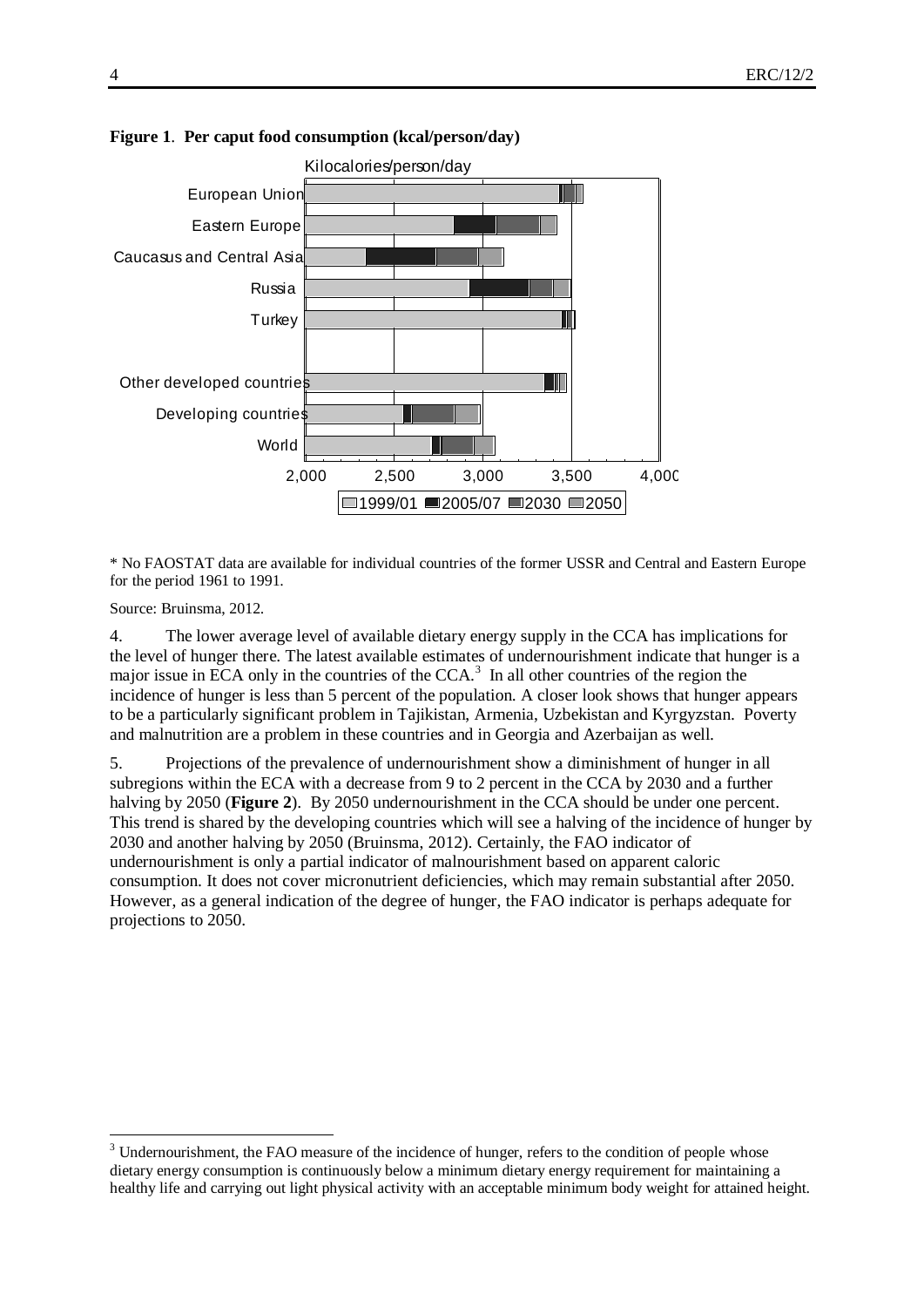

**Figure 2. Prevalence of undernourishment in the Caucasus and Central Asia: base period and projections to 2050 ale**<br>205<br>30

Key: ARM=Armenia, GEO= Georgia, KYR=Kyrgyzstan, TAJ=Tajikistan, TUR=Turkmenistan, UZB=Uzbekistan, Total CCA= Total Caucasus and Central Asia.

Sources: FAO Country Statistics on Food Security [\(http://www.fao.org/economic/ess/ess-fs/mdg/en\)](http://www.fao.org/economic/ess/ess-fs/mdg/en).

Note: Undernourishment projections are available only for subregions of the region, not countries.

6. This is, of course, very good news. As the region approaches 2030 there will be little undernourishment. However, within most subregions there will be a noticeable change in diets away from cereals, towards higher consumption of meat and dairy products. Coupled with the already fairly high levels of dietary energy supply, the change in diets will lead to increases in the prevalence of overweight and obesity and a corresponding increase in diet-related chronic Non-Communicable Diseases (NCDs) (**Figure 3**).

**Figure 3**. **Prevalence of obesity in Europe and Central Asia and other regions in 2005/07, 2030 and 2050**



Notes: Obesity is defined as BMI>30; obesity data for 2005/07 are from WHO, Organisation for Economic Co-operation and Development (OECD) and the International Obesity Task Force (IOTF).

Source: Bruinsma, 2012.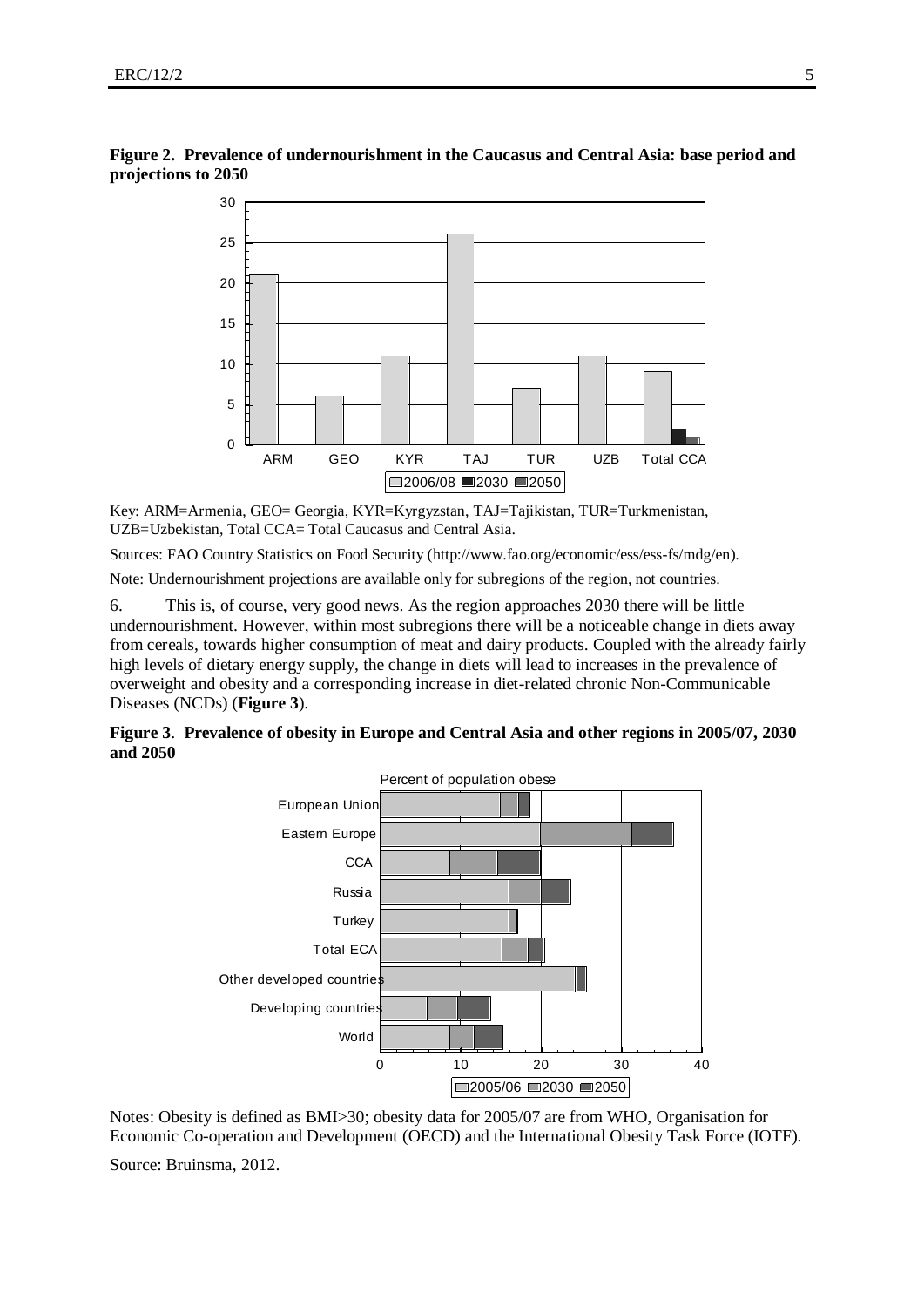7. There are major health inequalities within Europe and Central Asia, which centre on differences between countries of the European Union and the former Soviet countries (WHO Regional Office for Europe, 2010). However, in one respect, the countries of Europe and Central Asia are very similar: throughout the region the primary cause of death is non-communicable diseases.<sup>4</sup> As a general indicator of longevity, life expectancy at birth in the EU is usually higher than in the countries to the East. However, the big difference between the EU and other countries is in age-standardized death rates from NCDs, which in the EU are quite a bit lower than in the countries of the former Union of Soviet Socialist Republics (USSR). This difference reflects dietary habits and other lifestyle factors (including alcoholism) on either side of the border as well as better health care (**Table 1**).

8. The projections of obesity rates in **Figure 3** indicate that the risk factors behind increased death rates from non-communicable diseases (**Table 1**, columns 4 and 5) in the poorer countries will rise to levels not seen in the EU countries even today. These increased risk levels will put even greater pressure on healthcare facilities in the poorer countries than in the EU countries, while the financial resources to cope with these risks will continue to be far lower in the poorer countries. In brief, looking ahead to 2030 and beyond, the burden of diet-related non-communicable diseases will likely be higher in the poorer countries of the region, while the resources to address this burden will continue to be less.

| Country                   | Life expectancy at birth |        | % of all<br>deaths from<br><b>NCDs</b> | Age Standardized Death Rates<br>from all NCDs         |        |  |  |
|---------------------------|--------------------------|--------|----------------------------------------|-------------------------------------------------------|--------|--|--|
|                           | (2008 or latest year)    |        | 2010                                   | (Deaths from NCDs in 2010)<br>per 100,000 population) |        |  |  |
|                           | Males                    | Female |                                        | Male                                                  | Female |  |  |
| Sweden                    | 79.3                     | 83.4   | 90                                     | 390                                                   | 267    |  |  |
| Italy                     | 78.8                     | 84.4   | 93                                     | 400                                                   | 245    |  |  |
| Germany                   | 77.2                     | 82.4   | 91                                     | 460                                                   | 290    |  |  |
| Tajikistan                | 71.2                     | 76.3   | 59                                     | 678                                                   | 759    |  |  |
| Armenia                   | 70.4                     | 76.8   | 90                                     | 1,156                                                 | 693    |  |  |
| Hungary                   | 70.0                     | 78.3   | 93                                     | 845                                                   | 457    |  |  |
| Turkey                    | 69.4                     | 74.3   | 85                                     | 708                                                   | 405    |  |  |
| Uzbekistan                | 68.2                     | 73.0   | 79                                     | 938                                                   | 734    |  |  |
| Kyrgyzstan                | 64.6                     | 72.7   | 77                                     | 1,088                                                 | 758    |  |  |
| <b>Belarus</b>            | 64.6                     | 76.3   | 87                                     | 1,067                                                 | 518    |  |  |
| Ukraine                   | 62.3                     | 74.0   | 86                                     | 1,122                                                 | 583    |  |  |
| <b>Russian Federation</b> | 60.5                     | 73.3   | 83                                     | 1,109                                                 | 562    |  |  |

**Table 1. Non-Communicable Disease Deaths in Europe and Central Asia**

Sources: WHO Non-communicable diseases country profiles 2011 (<http://www.who.int/nmh/countries/en/>); WHO Regional Office for Europe, 2010; Bruinsma, 2012.

<sup>&</sup>lt;sup>4</sup> The exception is Tajikistan, the poorest country of the region, where only 59 percent of deaths in 2010 were caused by non-communicable diseases. In 2010, 37 percent of deaths were caused by communicable diseases, maternal, perinatal and nutritional conditions, and 4 percent were caused by injuries.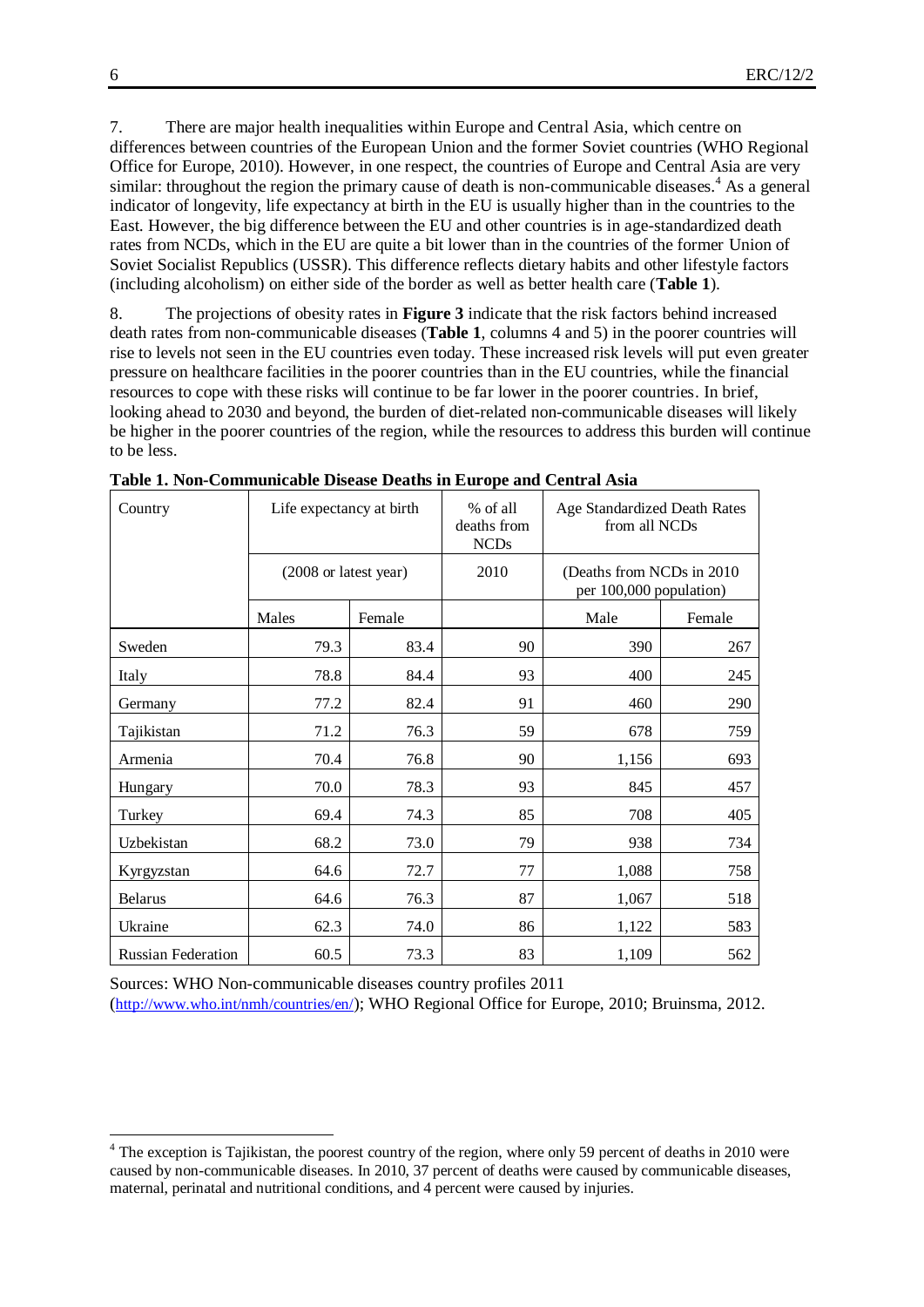9. The difficulties of projecting obesity rates forty years from now should not be underestimated. There are many factors contributing to these rates, as well as the death rates from non-communicable diseases. It may certainly be argued that food production in itself is not the most important factor behind obesity. Rather, lifestyle habits, poverty and medical care are the chief contributing factors to obesity rates and their connection to non-communicable diseases and death. Concentrating on food production and consumption while ignoring or keeping these factors relatively stable may not be a realistic assumption, particularly while overweight and obesity rates climb dramatically. It may even be argued that obesity issues are not within the mandate of FAO because of the predominant role of other factors.

10. Malnutrition issues are undoubtedly not solely the mandate of FAO, and there is a lot more to them than can be covered in this short summary. However, because they are multi-faceted, they have a tendency to fall through the cracks. As the less developed countries of Europe and Central Asia are expected to have some of the highest rates of overweight and obesity in the world by 2050 the issue may, at the very least, require further study.

## **B. Challenge 2: Realizing Production Potential in European and Central Asian Agriculture**

11. Growth in agricultural production in the long run perspective to 2050 will be driven by the growth of domestic and export demand. In Europe and Central Asia as a whole demand is projected to grow slowly for two reasons. First, population growth in the region is very close to zero over the entire projection period, turning negative towards the end (**Table 2**). Stagnant population growth would not limit the growth of food demand if incomes were low and growing quickly. However, a large share of the region's population has already attained a fairly high level of per capita food consumption, beyond which the scope for further increases is rather limited. Recall from **Figure 1** that average daily energy supply (DES) in the European Union, Other Europe and Turkey in 2005/07 already exceeded 3,450 kcal.

|                                         | 1961/63 | 2005/07         | 2030    | 2050    | 2005-50                   | $2005 - 10$ | $2045 - 50$ |  |
|-----------------------------------------|---------|-----------------|---------|---------|---------------------------|-------------|-------------|--|
|                                         |         | million persons |         |         | annual growth $(\%$ p.a.) |             |             |  |
| European Union                          | 411     | 492             | 506     | 494     | 0.00                      | 0.31        | $-0.17$     |  |
| Eastern Europe                          | 66      | 73              | 65      | 57      | $-0.57$                   | $-0.52$     | $-0.67$     |  |
| Caucasus and Central Asia               | 37      | 75              | 91      | 96      | 0.58                      | 0.93        | 0.12        |  |
| Other Europe                            | 12      | 19              | 23      | 26      | 0.64                      | 1.03        | 0.36        |  |
| <b>Russian Federation</b>               | 123     | 143             | 129     | 116     | $-0.47$                   | $-0.39$     | $-0.51$     |  |
| Turkey                                  | 30      | 72              | 90      | 97      | 0.69                      | 1.24        | 0.20        |  |
| <b>Total Europe and Central</b><br>Asia | 678     | 874             | 904     | 886     | 0.03                      | 0.27        | $-0.16$     |  |
| Other developed countries*              | 337     | 539             | 613     | 641     | 0.39                      | 0.73        | 0.16        |  |
| Developing countries**                  | 2 1 2 7 | 5 1 7 9         | 6792    | 7623    | 0.89                      | 1.39        | 0.41        |  |
| World                                   | 3 1 4 1 | 6 5 9 2         | 8 3 0 9 | 9 1 5 0 | 0.75                      | 1.19        | 0.34        |  |

**Table 2. Population: data and projections**

Source: World Population Prospects: The 2008 Revision (United Nations, 2009; Medium Variant)

\* Canada, USA, Japan, New Zealand, Australia, South Africa

\*\* In all tables 'developing countries' excludes Turkey

12. These two factors – low population growth and already high consumption – will limit annual growth in both per capita and total production in the region to levels quite a bit lower than in other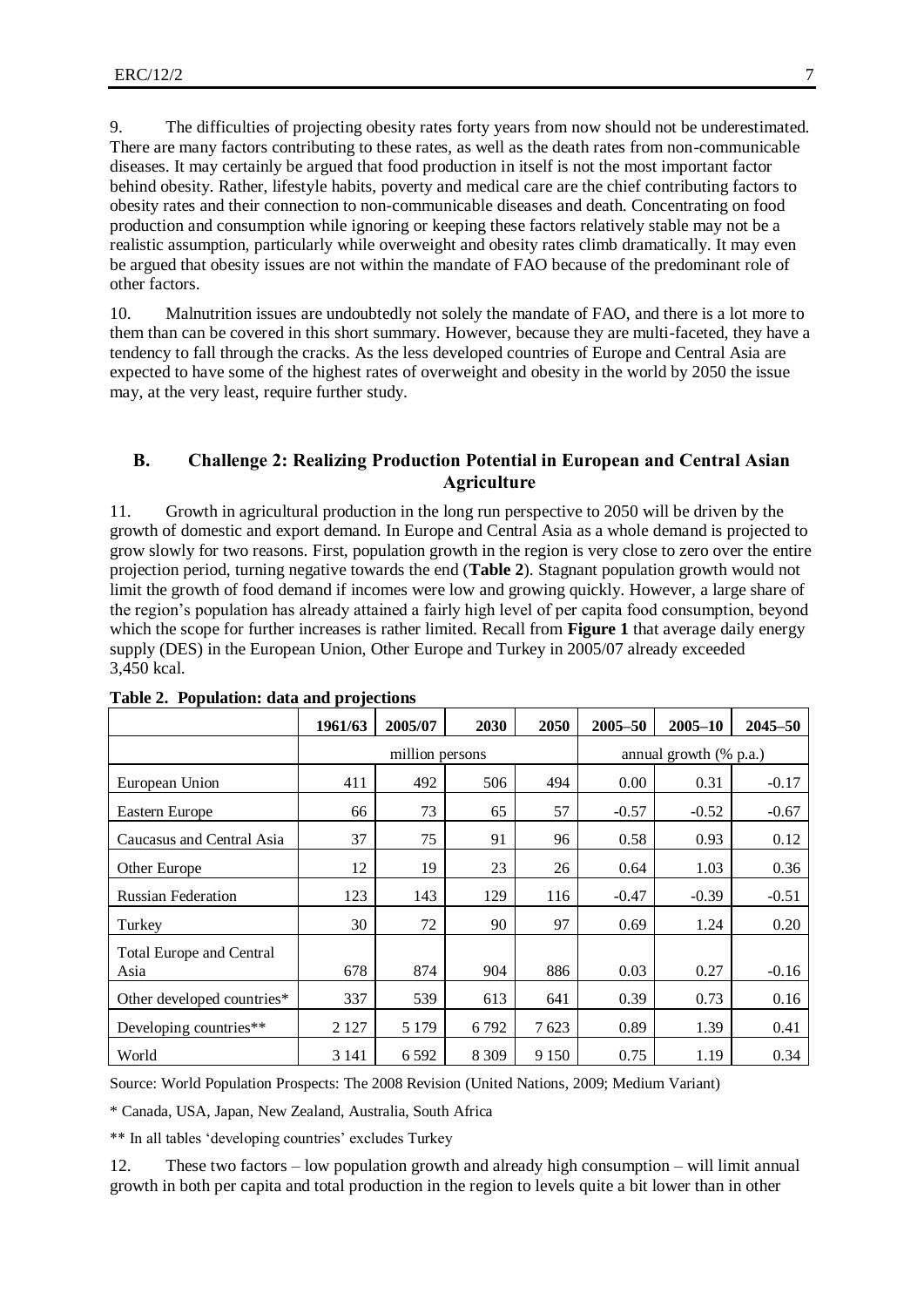regions of the world. Nevertheless, total agricultural production in Europe and Central Asia is still expected to grow by about 20 percent by 2050 in order to feed the population of the region and to satisfy export demand. The highest rates of growth will come in the poorer parts of the region, outside of the EU. While production in the EU will grow by 11 percent, that in the CCA is expected to increase by 52 percent and by 44 percent in Turkey (Bruinsma, 2012). How will the region accomplish this, through increased land use or by further intensification of production?

#### *Land use in Europe and Central Asia*

13. The world's arable land area has been steadily expanding since the early 1960s by about 4 million ha per year. This trend is result of two divergent developments. While in developing countries land has been expanding by over 5 million ha per year, the arable area in developed countries peaked in the late 1960s and has been declining ever since at over 1 million ha per annum (**Table 3**). This trend is slated to continue over the projection period as land will be taken out of every subregion except for Eastern Europe and Other Europe. Overall arable land use will decline by nearly 10 percent by 2050.

|                               | Land suitable for<br>agriculture* | In use | <b>Not</b><br>usable** | Available, but not used |                                 |  |
|-------------------------------|-----------------------------------|--------|------------------------|-------------------------|---------------------------------|--|
|                               |                                   |        |                        | Million ha              | Portion of land<br>suitable (%) |  |
| European Union                | 182                               | 101    | 47                     | 33                      | 18                              |  |
| <b>Eastern Europe</b>         | 91                                | 47     | 22                     | 21                      | 23                              |  |
| Caucasus and Central Asia     | 103                               | 32     | 7                      | 65                      | 63                              |  |
| Other Europe                  | $\overline{2}$                    |        |                        | $\theta$                | $\Omega$                        |  |
| <b>Russian Federation</b>     | 404                               | 115    | 208                    | 81                      | 20                              |  |
| Turkey                        | 34                                | 21     | 3                      | 10                      | 29                              |  |
| Total Europe and Central Asia | 816                               | 318    | 287                    | 210                     | 26                              |  |
| Other developed countries     | 810                               | 257    | 306                    | 247                     | 30                              |  |
| Developing countries          | 2834                              | 680    | 1208                   | 947                     | 33                              |  |
| Rest-of-world***              | 35                                | 4      | 23                     | 8                       | 23                              |  |
| World                         | 4495                              | 1260   | 1824                   | 1412                    | 31                              |  |

**Table 3. Land with rain-fed crop production potential (million ha)**

Source: Global Agro-Ecological Zones (GAEZ) v3.0 in Fischer *et al.,* 2011.

\* Crops considered: cereals, roots and tubers, sugar crops, pulses and oil-bearing crops.

\*\* Land under forest, built-up or strictly protected.

\*\*\* Countries not included in the regions above.

14. The decline in land use in this region is not because of falling land availability. On the contrary, the region currently uses only 75 percent of the land available for agricultural use, and that percentage is slated to fall, as unprofitable land is taken out of use. The net available land in the region is some 210 million ha, most of it in the Russian Federation and the Caucasus and Central Asia, with virtually no land left in the group Other Europe. Much of this net balance is not actually readily available to agriculture, as lands may suffer from ecological fragility, be remote and inaccessible and lack infrastructure. Moreover, even if such land is fit to till, it may quite well be unprofitable to till. Overall, however, it is fair to say that there are considerable areas with agricultural potential left in the European and Central Asian region.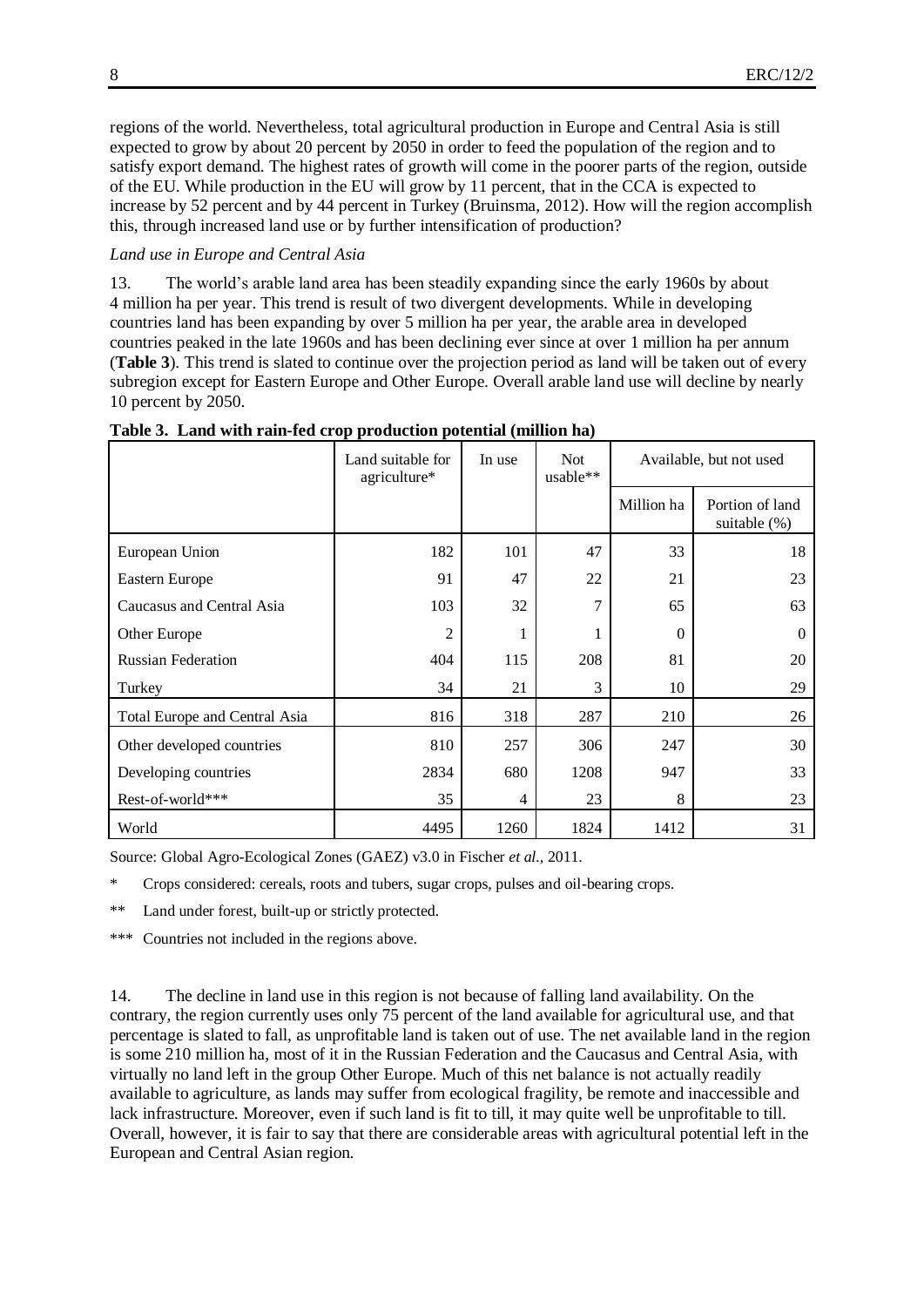15. The availability of land, particularly in the Russian Federation and Ukraine, has prompted some authors (European Bank for Reconstruction and Development (EBRD)-FAO, 2008) to note that these countries have the potential to provide plentiful land for expansion of production. However, the same could be said for most other subregions of the region, including the EU. But none of this is very relevant, because in fact each subregion has been taking land out of production over the past few decades and is likely to do so in the future, with the single exception of Ukraine (in Eastern Europe). Even in that country the increase will be marginal.

#### *Crop yields and yield gaps in Europe and Central Asia*

16. With land use set to fall, it is expected that growth in crop yields will continue to be the mainstay of crop production growth.<sup>5</sup> Although both crop production and yield growth are expected to fall over the projection period, such growth will continue to be needed. But will yield increases continue to be possible and what is the potential for a continuation of such growth?

17. Such concerns are often based on the observed global slowdown in yield growth for major crops, in particular cereals (World Bank, 2008). Though some researchers point to supply-side issues, such as exhaustion of the easy gains from adopting green revolution inputs (Bezanson, 2011), the reasons for the slowdown are more likely to be found in the observed deceleration in world cereal demand than in resource constraints becoming binding. Growth in cereal demand is decelerating in response to a slowing population growth and to an ever-increasing share of world population attaining medium to high levels of food intake. This generalization is not only true for cereals, but for both crops and livestock, perhaps with the exception of livestock production in Sub-Saharan Africa and South Asia (World Bank, 2008).

18. Additional evidence that the slowdown in yield growth is more a consequence of the slowing of demand growth rather than of supply constraints can be found in the literature on "yield gaps." Yield gaps can be defined as the difference between actual yields of any given crop and those that are agronomically attainable given a country's specific agro-ecological endowments for that crop. **Table 4** shows the potential yields (for high input rainfed farming) on prime and good land for wheat and barley, and compares them with actual prevailing yields. It is obvious that in most cases actual yields are still far below potentially attainable ones. For example, average wheat yields in Europe and Central Asia are at present some 50 percent of agronomically attainable ones, and this could go up to some 70 percent by 2050.<sup>6</sup>

19. The reasons why country average yields differ from the agro-ecological potential yields are to be found in farm economics. It is often not profitable for farmers to provide the inputs needed to attain substantially higher yields, given the current level of risk, investment, marketing infrastructure and agricultural policies (Lobell, Cassman and Field, 2009). But why the apparent differences in yield gaps between, for example, EU countries and the less developed areas of Europe and Central Asia? The answer is most likely to be found in (i) the level of farm management and marketing knowledge, (ii) the degree of investment and production risk, largely a function of agricultural policies, (iii) the level of marketing infrastructure in place, and (iv) marketing chain efficiency.

<sup>&</sup>lt;sup>5</sup> Between 1961 and 2007 yield growth accounted for between 70 and 80 percent of production growth in wheat, rice and maize in developing countries (Conforti, ed., 2011).

<sup>&</sup>lt;sup>6</sup> This statement needs two important qualifications which elucidate that these ratios are upper limits. First, the attainable yield used here is an average of the yields on prime and good land. If, for example, we assume that all of the 77 million ha currently under wheat would be on prime land, then the actual and projected yields would be 'only' 36 and 49 percent respectively of the attainable yield on prime land. Second, the attainable yield concept used in the GAEZ is a static one, i.e. they are yield estimates based on current knowledge. It is reasonable to assume that given the resource base, technical progress will cause attainable crop yields by 2050 to be considerably higher than what they are at present.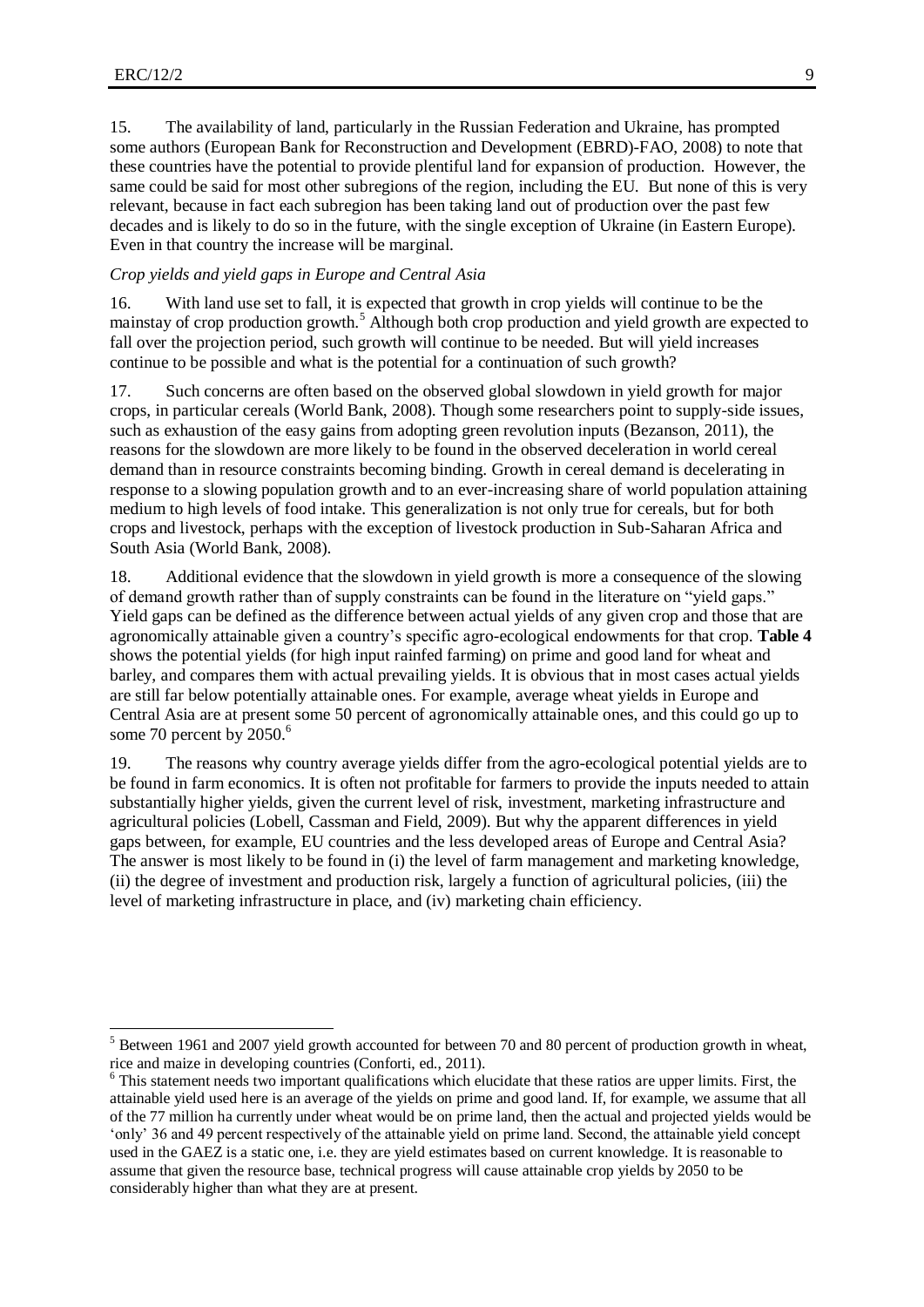|                           | suitable land |       | attainable<br>yields |      | actual and<br>projected yields |      | as percent of<br>attainable yields |      |
|---------------------------|---------------|-------|----------------------|------|--------------------------------|------|------------------------------------|------|
|                           | prime         | good  | prime                | good | 2005/07                        | 2050 | 2005/07                            | 2050 |
|                           | million ha    |       | ton/ha               |      | ton/ha                         |      | percent                            |      |
| wheat                     |               |       |                      |      |                                |      |                                    |      |
| European Union            | 72.9          | 103.3 | 9.15                 | 6.07 | 5.02                           | 5.98 | 68                                 | 81   |
| Eastern Europe            | 36.8          | 39.5  | 9.06                 | 6.85 | 2.71                           | 3.13 | 34                                 | 40   |
| Caucasus and Central Asia | 3.0           | 53.2  | 8.69                 | 4.22 | 1.25                           | 1.52 | 28                                 | 34   |
| Other Europe              | 0.5           | 1.7   | 8.39                 | 5.24 | 4.26                           | 4.76 | 72                                 | 81   |
| <b>Russian Federation</b> | 95.0          | 325.6 | 7.14                 | 3.99 | 1.96                           | 3.94 | 42                                 | 84   |
| Turkey                    | 3.6           | 21.9  | 7.03                 | 5.92 | 2.03                           | 2.44 | 33                                 | 40   |
| <b>Total ECA</b>          | 211.6         | 545.2 | 8.19                 | 4.70 | 2.92                           | 4.05 | 51                                 | 71   |
|                           |               |       | barley               |      |                                |      |                                    |      |
| European Union            | 68.3          | 107.5 | 9.10                 | 6.03 | 4.07                           | 4.58 | 56                                 | 63   |
| Eastern Europe            | 40.1          | 48.0  | 9.11                 | 6.99 | 2.07                           | 2.81 | 26                                 | 35   |
| Caucasus and Central Asia | 3.0           | 52.1  | 8.65                 | 4.04 | 1.15                           | 1.64 | 27                                 | 38   |
| Other Europe              | 0.4           | 1.7   | 8.39                 | 5.08 | 3.63                           | 3.96 | 63                                 | 69   |
| <b>Russian Federation</b> | 81.0          | 339.5 | 6.83                 | 4.00 | 1.83                           | 2.20 | 40                                 | 48   |
| Turkey                    | 4.4           | 21.0  | 6.98                 | 5.91 | 2.46                           | 2.45 | 40                                 | 40   |
| <b>Total ECA</b>          | 197.2         | 569.7 | 8.12                 | 4.71 | 2.82                           | 3.18 | 50                                 | 57   |

**Table 4. Actual and potential land and yields for wheat and barley**

Note: Based on GAEZ estimates for rainfed high-input agriculture. 'Prime land' is GAEZ Very Suitable land with attainable yields between 80 and 100 percent of maximum; 'good land' is GAEZ Suitable land (yields between 60 and 80 percent of maximum) and GAEZ Moderately Suitable land (yields between 40 and 60 percent of maximum). Actual and projected yields as a percentage of attainable yields were calculated as a percentage of the average weighted attainable yield on prime and good land.

Source: Bruinsma, 2012.

20. To put this seemingly theoretical discussion into policy terms, three subregions in the ECA are currently growing and will continue to grow cereals at yield levels far below their potential— Eastern Europe (Ukraine), the Caucasus and Central Asia, and Turkey. Yield growth is important in the region because growth in yields is part of the process whereby farm incomes increase. The large yield gaps in the less developed countries of the region are a cause for concern because of this link with farm incomes. While yield levels above 80 percent are not likely to be economically rational (Lobell, Cassman and Field, 2009), growing at only 30-40 percent of potential is cause for concern. In these countries the degree of investment risk, largely a function of agricultural policies, and particularly their instability, may be excessive. It may therefore be prudent to re-examine short-term agricultural policies with the purpose of ensuring long term production growth and food security.

#### **C. Challenge 3: Sustainable resource use in Europe and Central Asia**

21. Europe and Central Asia is divided into two subregions with regard to input use: a subregion of highly intensive farming and one of considerably more extensive farming. The former includes the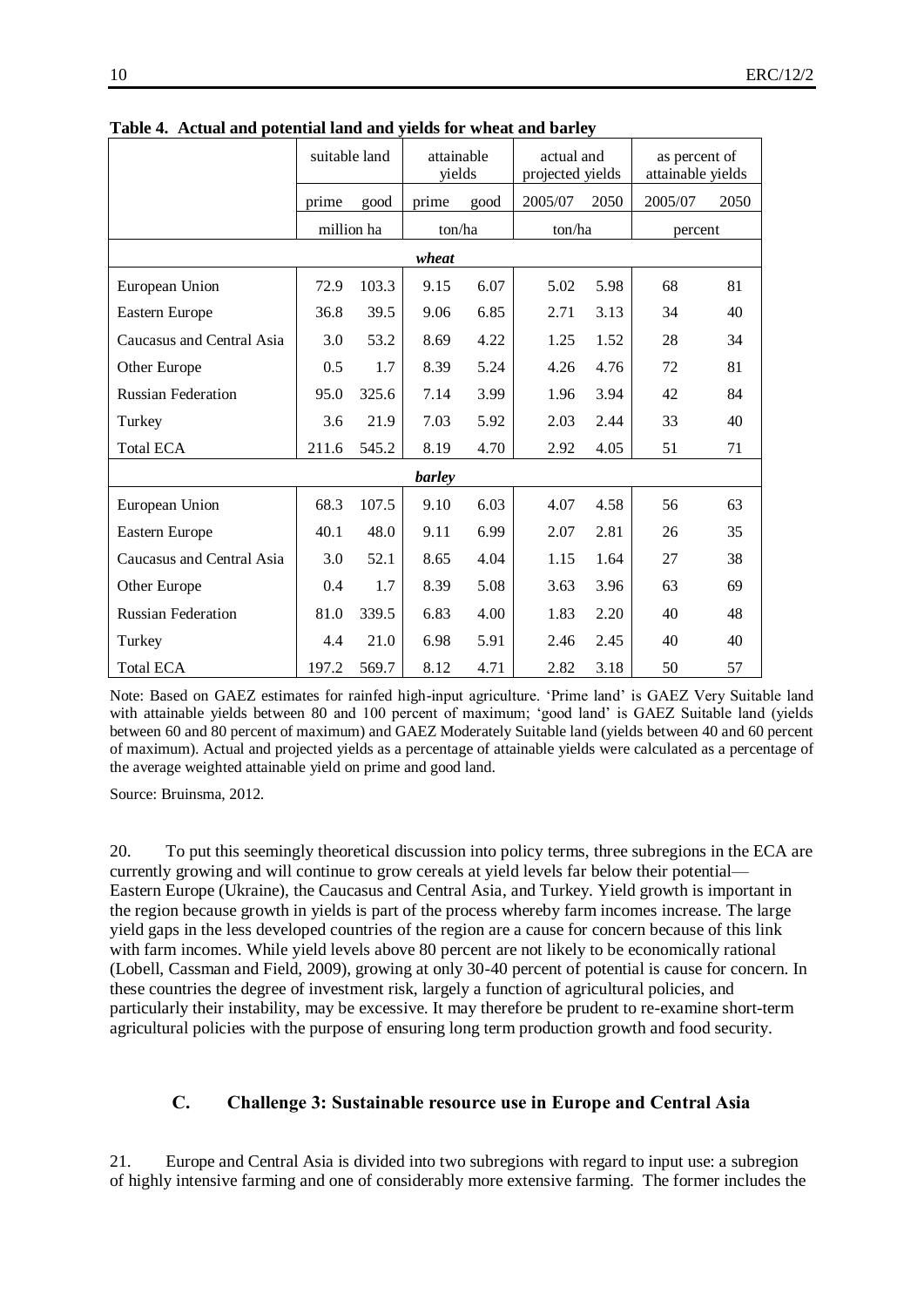EU, which is the home to some of the most intensive farming in the world, Turkey and, in the case of water use, Central Asia.

22. Contrary to what is sometimes believed, intensification of agricultural production per se need not cause environmental degradation. It is rather the *mismanagement* of resources and inputs that causes environmental damage: overgrazing, inefficient use of water, overuse and untimely application of fertilizers and pesticides, etc. Certainly, the more intensive is agricultural production in a given area, the more need there is for proper regulation, incentives for internalizing environmental externalities, and for collective action by stakeholders (such as non-governmental organizations (NGOs)) to monitor possible environmental damage. This system of regulation, incentives and collective action does not arise overnight. Even countries with relatively low levels of farming intensity need to develop their control and monitoring system in step with intensification of production. Otherwise, there is a risk of large-scale environmental damage, even in less intensive production farming systems.

#### *The Two Worlds of Farming in Europe and Central Asia*

23. **Figure 4** illustrates the dividing lines between intensive and extensive farming in Europe and Central Asia from the point of view of fertilizer use per hectare, which is here employed as an indicator of chemical inputs. Clearly, one of the most important issues for countries of the EU and other developed countries is making farm production sustainable by providing incentives and regulation, as well as collective action by stakeholders, to ensure that environmental externalities are internalized in farming decisions. Europe's concern with environmental sustainability should continue through 2050, as fertilizer use per ha is projected to grow by 20 percent. Though the amount of fertilizer and presumably other chemical inputs consumed per ha in other regions of Europe and Central Asia is not as high as in the EU, environmental externalities should still be a concern, particularly in Turkey and Eastern Europe.



#### **Figure 4**. **Fertilizer consumption: base year and projected**

Source: Bruinsma, 2012.

24. Though the Caucasus and Central Asian countries do not share the high levels of chemical applications of their more developed neighbours, they have highly intensive use of available water resources. In fact, after the Near East and North African region, the Caucasus and Central Asian subregion currently has the highest pressure on water resources due to irrigation, known as *water stress*. This situation is considered critical by experts, as the threshold for calling water use 'critical' is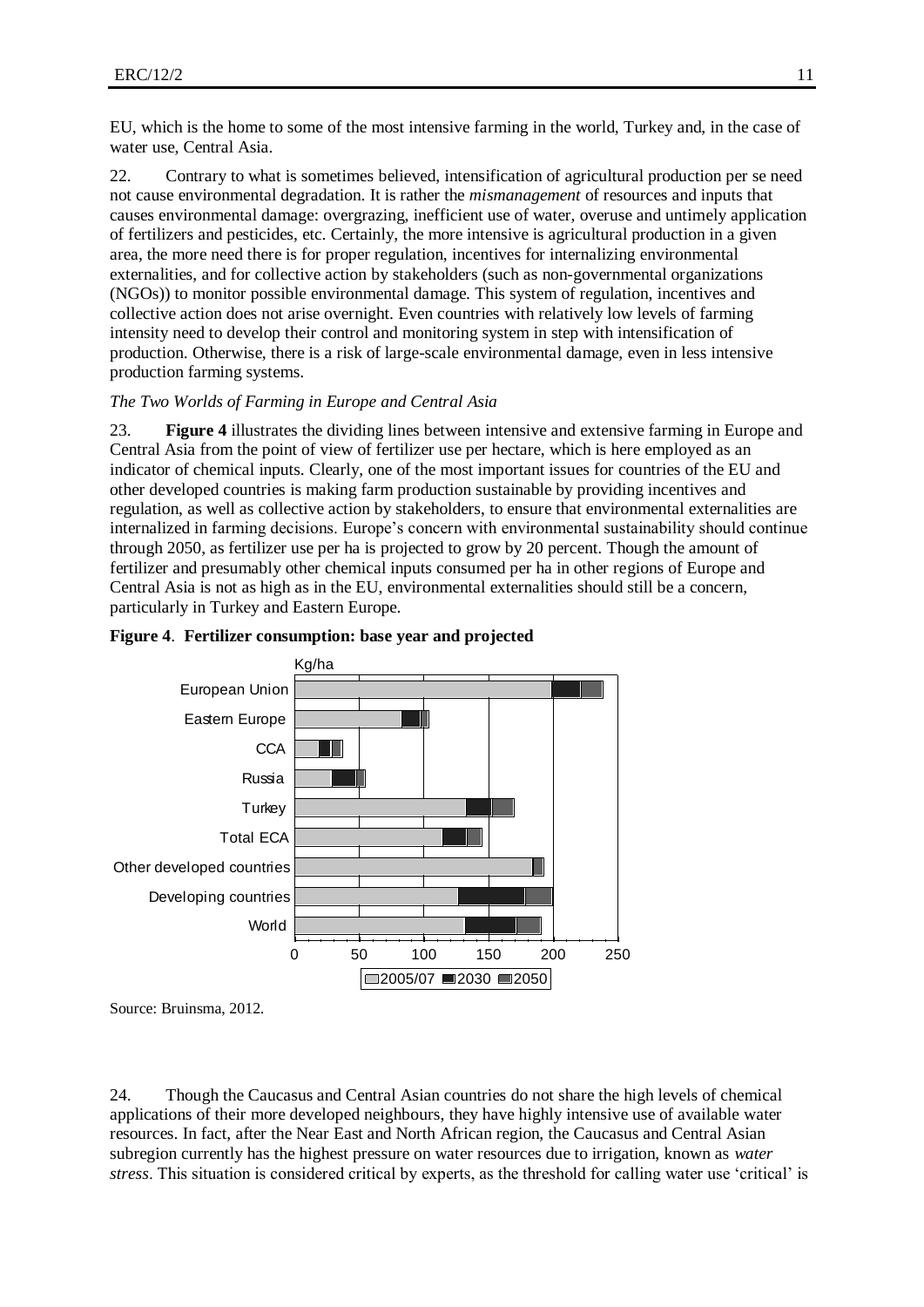a stress factor of 40 percent. This mainly concerns the countries around the Aral Sea which has been subject to continuing depletion. Water stress is set to continue for the Caucasus and Central Asian countries through 2050.

|                                         | renewable<br>water<br>resources |          |                | water withdrawal for irrigation | pressure on water resources<br>due to irrigation (stress) |      |      |  |
|-----------------------------------------|---------------------------------|----------|----------------|---------------------------------|-----------------------------------------------------------|------|------|--|
|                                         |                                 | 2005/07  | 2030           | 2050                            | 2005/07                                                   | 2030 | 2050 |  |
|                                         |                                 | cubic km |                |                                 | percent                                                   |      |      |  |
| European Union                          | 1498                            | 64       | 68             | 71                              | 4.3                                                       | 4.5  | 4.7  |  |
| Eastern Europe                          | 201                             | 23       | 24             | 24                              | 11.2                                                      | 12.1 | 12.1 |  |
| Caucasus and Central Asia               | 287                             | 140      | 139            | 141                             | 48.6                                                      | 48.3 | 49.0 |  |
| Other Europe                            | 606                             | 1        | $\overline{2}$ | $\overline{2}$                  | 0.2                                                       | 0.3  | 0.3  |  |
| <b>Russian Federation</b>               | 4404                            | 42       | 41             | 40                              | 1.0                                                       | 0.9  | 0.9  |  |
| Turkey                                  | 232                             | 30       | 31             | 32                              | 12.8                                                      | 13.4 | 13.9 |  |
| <b>Total Europe and Central</b><br>Asia | 7228                            | 300      | 305            | 310                             | 4.1                                                       | 4.2  | 4.3  |  |
| Other developed countries               | 7109                            | 280      | 283            | 283                             | 3.9                                                       | 4.0  | 4.0  |  |
| Developing countries                    | 27663                           | 2182     | 2274           | 2334                            | 7.9                                                       | 8.2  | 8.4  |  |
| Of which: Near East and<br>North Africa | 600                             | 347      |                | 374                             | 58                                                        |      | 62   |  |
| World                                   | 42000                           | 2761     | 2862           | 2926                            | 6.6                                                       | 6.8  | 7.0  |  |

|  | Table 9. Annual renewable water resources and irrigation water withdrawal |  |  |  |  |
|--|---------------------------------------------------------------------------|--|--|--|--|
|  |                                                                           |  |  |  |  |

Source: Bruinsma, 2012.

#### *Coping with the risk of environmental degradation due to intensive input use*

25. As discussed in the preceding sections, the bulk of the projected increases in crop production will have to come from higher yields. In the agricultural input projections in Bruinsma (2012) higher yields will require higher fertilizer and other chemical input applications. Water for agricultural purposes in the Caucasus and Central Asian countries will also continue to be exploited at unsustainable levels to support substantial rates of crop growth in the region of 0.81 percent per year, second only to that of crop growth in Other Europe (0.99 percent).

26. Managing the stress on natural resources caused by these levels of growth will be a challenge for the region. One way to manage this situation is government incentives and regulation, as well as collective action by stakeholders, to ensure that environmental externalities are internalized in farming decisions. However, farmers operate within an environment set partly by government decisions, some of which are not possible to change in the short term. For instance, the near disappearance of the Aral Sea is associated with the Soviet decision to develop crop production in Central Asia supported by an economically unsustainable (in a market economy) irrigation and drainage system in the 1960s, as well as the rapid and severe decline in the efficiency of that system since the late 1980s. In the EU limited cultivation of genetically modified herbicide-tolerant and insect-resistant crops probably maintains the level of chemical plant protection products required for raising rapeseed, maize, sugar beets, cotton and soybeans at a level higher than it would be if such crops were more widely cultivated. The experience of Spain, the United States and other countries has been decreased insecticide and herbicide use in the cultivation of transgenic insect-resistant and herbicide-tolerant crops (FAO, 2003; United States Department of Agriculture (USDA)-Economic Research Service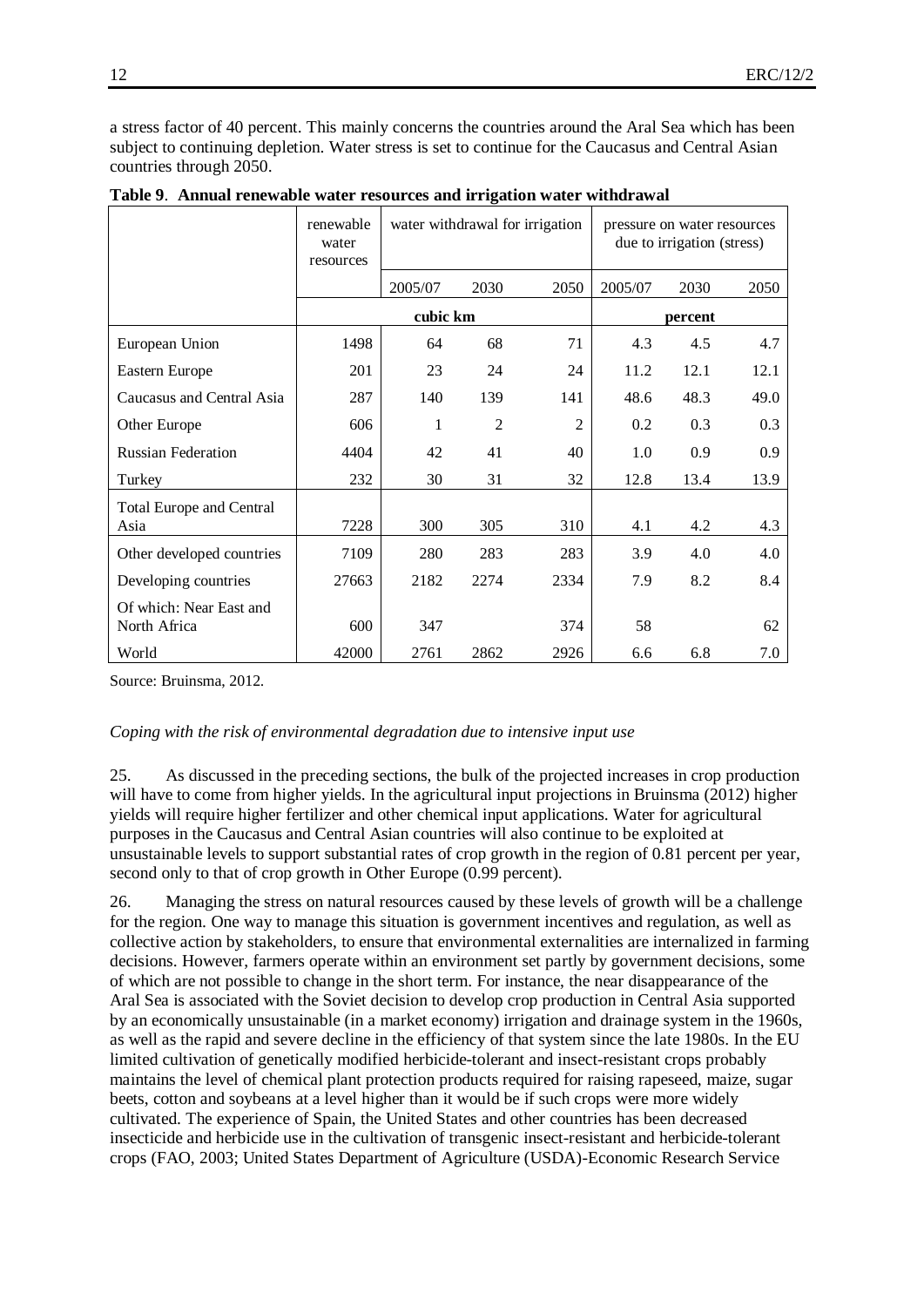(ERS), 2006; European Commission, 2008). These examples point to the role that policy could play in reducing the risks to the environment inherent in intensive crop production.<sup>7</sup>

27. Part of reducing the risk of environmental externalities is the adoption of techniques in which the use of chemical inputs can be replaced with knowledge inputs to make agricultural growth more sustainable. Some of these techniques are highlighted below.

### *Reducing pesticide use through knowledge-based inputs*

28. There are three main approaches to pest control: (i) augmenting host plant resistance by growing plants resistant to a particular pest either by nature or as a result of agricultural research; (ii) integrated pest management through better maintenance of the balance between pests and their natural enemies and employing crop production systems that reduce losses from pests, such as crop rotation, and (iii) chemical pesticides (Pinstrup-Andersen and Watson, 2011).

29. Though the initial gains in yields from green revolution technologies came partly as a result of a sizeable increase in pesticide use, subsequent public research on *host plant pest resistance* reduced the need for chemical pesticides for rice and other crops substantially. Private research has successfully developed host plant pest resistance as well (Pinstrup-Anderson, 2011).

30. *Integrated pest management* (IPM) programmes have demonstrated that pesticide use often can be reduced considerably without affecting yields or farmer profits. IPM emphasizes the use of non-chemical measures to discourage the development of pest populations with the least possible disruption to agro-ecosystems, encouraging natural pest control mechanisms. The following main steps can be considered as typical for an IPM approach (FAO, 2012):

- crop rotation; inter-cropping for pest control;
- use of adequate cultivation techniques (e.g. seedbed sanitation, sowing dates and densities, under-sowing, conservation tillage, pruning and direct sowing);
- use of pest resistant/tolerant cultivars and standard/certified seed and planting material;
- balanced soil fertility and water management, making optimum use of organic matter;
- prevent spreading of harmful organisms by field sanitation and hygiene measures (e.g. by removal of affected plants or plant parts, regular cleansing of machinery and equipment);
- protection and enhancement of important beneficial organisms, e.g. by the utilization of ecological infrastructures inside and outside production sites.

## *Reducing fertilizer use through precision agriculture*

 $\overline{a}$ 

31. Precision agriculture can be defined as a farm management in which input use and cultivation methods – including seeds, fertilizer, pesticides, water, variety selection, planting, tillage and harvesting – can be varied to match varying soil and crop conditions across a field (Srinivasan, 2006). For example, this practice allows the farmer to vary the rate of fertilizer across the field according to the need identified by Global Positioning System (GPS) guided grid or zone sampling. Fertilizer that would have been spread in areas that do not need it can be placed in areas that do, thereby optimizing its use. Precision agriculture allows for the supply of field-level recommendation maps to precisely guide fertilizer applications. The adoption of variable rate technology for fertilizer application is highest in the United States, Canada and Australia, followed by the United Kingdom and France.

32. Precision agriculture management practices involve three steps. First, farmers collect information on field characteristics through yield monitors, which calculate location-specific yields during the process of harvesting. Next, the farmer creates soil and topological maps of fields using sampling techniques. Last, soil and yield maps are then used together to guide variable rate application

 $<sup>7</sup>$  There are, of course, other issues that need to be considered in evaluating transgenic crops. FAO (2000)</sup> supports a science-based evaluation system that would objectively determine the benefits and risks of each individual genetically modified organism (GMO). This calls for a cautious case-by-case approach to address legitimate concerns for the biosafety of each product or process prior to its release.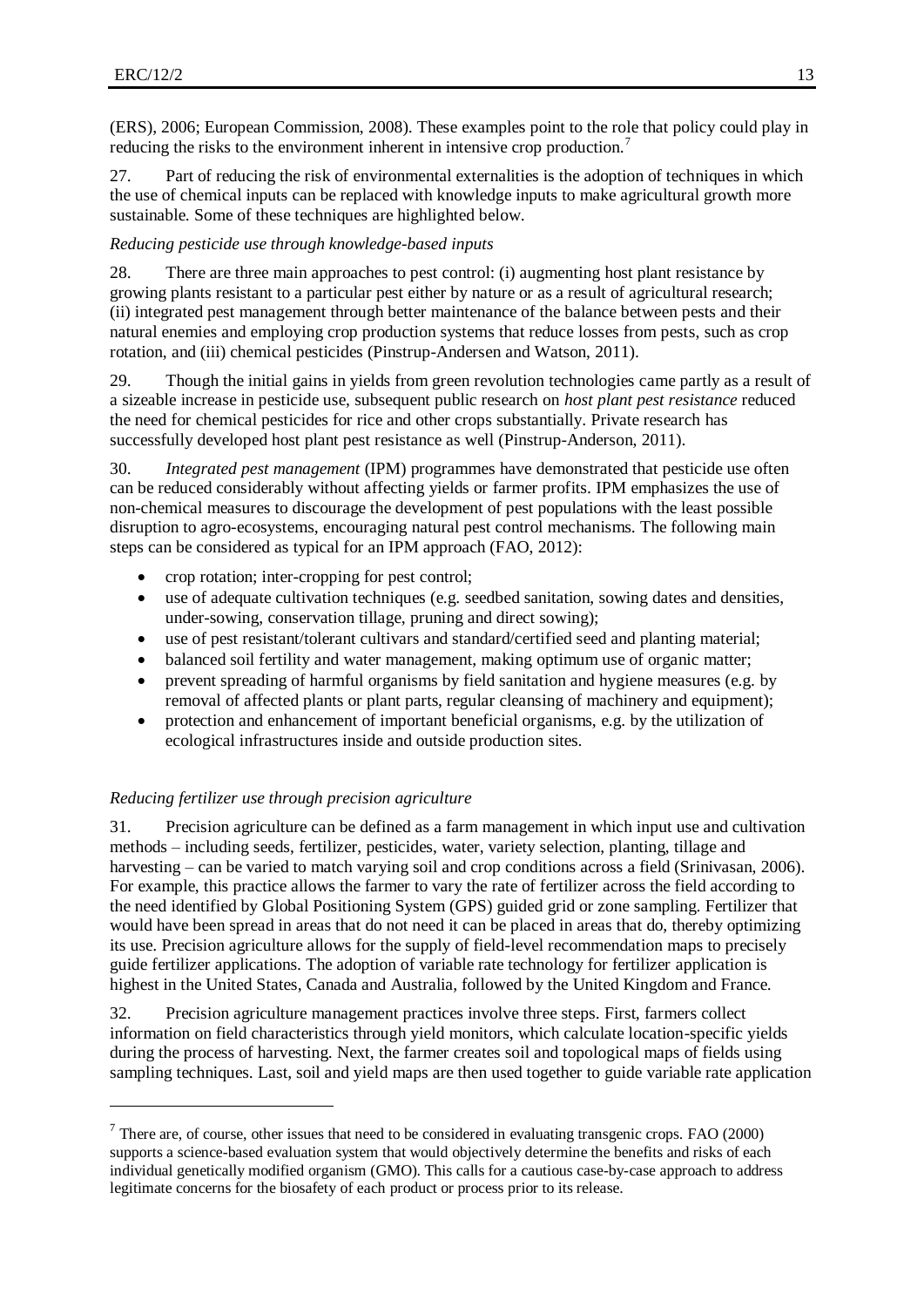of fertilizer. After the initial investment, farmers can obtain higher yields and profits, providing a return on their investment. Yield monitors are now used in nearly half of maize and soybean fields in the United States, while adoption of the entire suite of technologies has been more limited. Nevertheless, variable rate application was used on about 20 percent of maize and soybean area in the United States by 2005 (Schimmelpfenning and Ebel, 2011).

#### *Reducing water loss and erosion damage through no till or low till farming*

33. Tilling is used to remove weeds, shape the soil into rows for crop plants and furrows for [irrigation.](http://en.wikipedia.org/wiki/Irrigation) Tilling a field reduces the amount of water loss, via [evaporation,](http://en.wikipedia.org/wiki/Evaporation) by around 0.85 to 1.9 cm per pass. Tilling also leads to unfavourable effects, such as [soil compaction,](http://en.wikipedia.org/wiki/Soil_compaction) loss of [organic matter,](http://en.wikipedia.org/wiki/Organic_matter) death or disruption of soil [microbes](http://en.wikipedia.org/wiki/Microbe) and other organisms and [soil erosion.](http://en.wikipedia.org/wiki/Soil_erosion) No-till farming is a technique for growing [crops](http://en.wikipedia.org/wiki/Crops) without disturbing the [soil](http://en.wikipedia.org/wiki/Soil) through [tillage.](http://en.wikipedia.org/wiki/Tillage) In no-till agriculture seeds are directly deposited into untilled soil that includes the residues from the previous crop on the soil surface as mulch. Special no-till seeding equipment with discs or narrow tine coulters open a narrow slot into the residue covered soil which is only wide enough to put the seeds into the ground and cover them with soil. The aim is to move as little soil as possible in order not to bring weed seeds to the surface and not stimulating them to germinate. No-till preserves the water and organic matter in the soil and decreases [erosion.](http://en.wikipedia.org/wiki/Erosion) Adequate weed management is the key to successful application of the system. Weed control is performed in this system using herbicides and through the adoption of appropriate crop rotations including the use of cover crops (Penn State, 2006).

#### *Reducing water stress in Central Asia*

34. There are two main rivers in Central Asia: the Amu Darya and the Syr Darya. The Amu Darya River rises mainly in Tajikistan and Afghanistan and flows to the Aral Sea through Uzbekistan and Turkmenistan. The Syr Darya River rises mainly in Kyrgyzstan and flows to the Aral Sea through Uzbekistan and Kazakhstan. The rivers are formed from runoff from snow and glacier melt in the mountainous upstream countries. However, arable land is mainly concentrated in the more populous downstream countries. (United Nations, 2004).

35. During the Soviet era, the central government in Moscow controlled the entire network of rivers shared among its republics through water-use quotas. The collapse of the Soviet Union drastically weakened water management in the region. In an effort to avert destabilization and possible conflict, all five Central Asian countries agreed to keep the water use quotas from the Soviet era in place, signing the Almaty Agreement in 1992. The 1995 Nukus Conference Resolution, signed by the five Central Asian countries, ratified these Soviet-era water allocations.

36. According to water allocations, Kyrgyzstan and Tajikistan are entitled to 3.97 percent and 10.69 percent of the combined Amu Darya and Syr Darya flows. This is equivalent to a mean annual flow of about 4.63 and 12.45  $km<sup>3</sup>$ . However, from 1990 to 2005, actual Kyrgyz diversions reportedly declined, from 13 to 6 km<sup>3</sup>. This is widely attributed to deteriorating infrastructure. Furthermore, system-level inefficiencies imply annual consumption is only 2 to  $3 \text{ km}^3$  (United Nations Development Programme (UNDP), 2008).

This calculation points to the key issue of Central Asian water stress: The problem of the region is not a shortage of water, but a dilapidated system of water delivery and application that loses up to half of water supplies en route and applies water inefficiently. The rehabilitation and maintenance of this system and the improvement of on-farm water management to reduce losses are the first steps towards reducing water stress in the region. As pointed out in the 2010 ECA document on "Challenges of Water Scarcity in the Europe and Central Asia Region and Recommendations for Adaptation," Central Asia has sufficient water resources for the population, agriculture and industry use.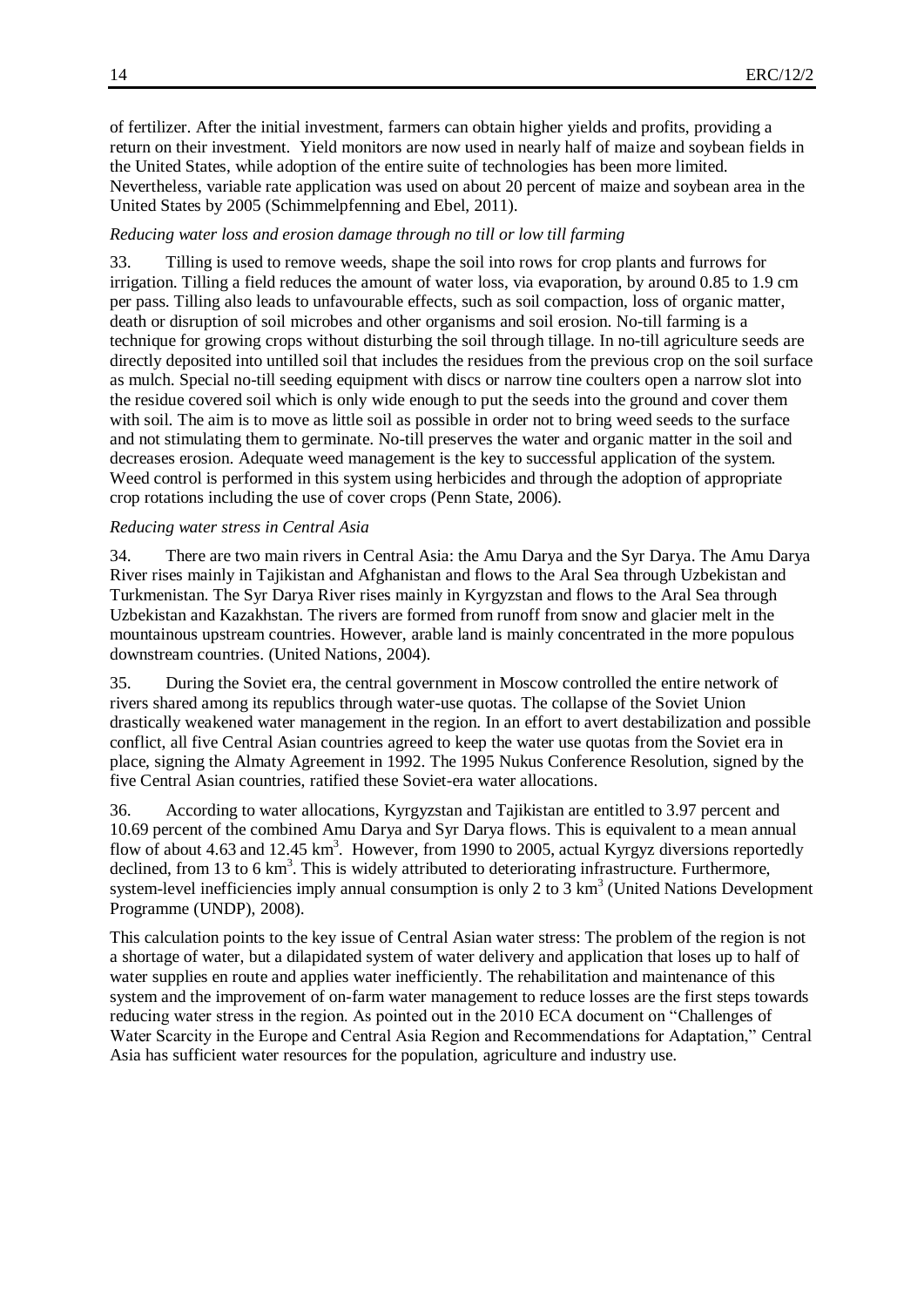## **Recent price rises and volatility**

In recent years, rising food prices and their volatility have caused worldwide concern about global food security, and have shaken the complacency caused by many years of falling commodity prices. Up until 2006 the cost of a global food basket fell by nearly half over the previous 40 years when adjusted for inflation. This long decline in world commodity prices ended in 2000, and the world has seen two price spikes since then. Though the 2006–08 and 2010–11 price spikes did not reach the level of the mid-1970s, real prices for food now are at a level not seen since then. The OECD-FAO Agricultural Outlook for 2011–20 projects that prices are likely to remain on a higher plateau in real terms compared to the previous decade (OECD/FAO, 2011).





Source: World Bank, 2012.

There are numerous reasons for the recent increased level and volatility of food prices and an ongoing debate over what is important. There seems to be a consensus, however, on five main elements driving high and volatile prices:

- **1. Supply shocks with low stock levels.** A critical trigger for price rises was the decline in the production of cereals in major exporting countries in 2005 and 2006, as well as in 2009 and 2010, both due to unfavourable weather. At the same time, world stocks have reached historically low levels compared to annual consumption.
- **2. Energy prices**. Recent food price increases have occurred during a period of rising energy prices. Energy prices affect other commodity prices through rising costs of inputs, rising transportation costs and higher demand for biofuels.
- **3. Trade restrictions.** As food prices began to rise in 2008 many governments faced pressure from consumers. Staple foods such as wheat and rice rose so fast that governments attempted to contain domestic food inflation in many ways. An FAO survey based on information from 77 countries found that in 2008, after the first price spike, about 25 percent of countries imposed some type of export restrictions.
- **4. Exchange rates**. Most commodity prices are expressed in US dollars. For countries whose local currencies are pegged to or are weaker than the US dollar, depreciation of the US dollar increases the cost of importing food.
- **5. Biofuels**. Many analysts (Mitchell, 2008; Alexandratos, 2008) stress the effect of biofuels in raising demand for grains and oilseeds since 2002, leading to lower stocks and higher commodity prices.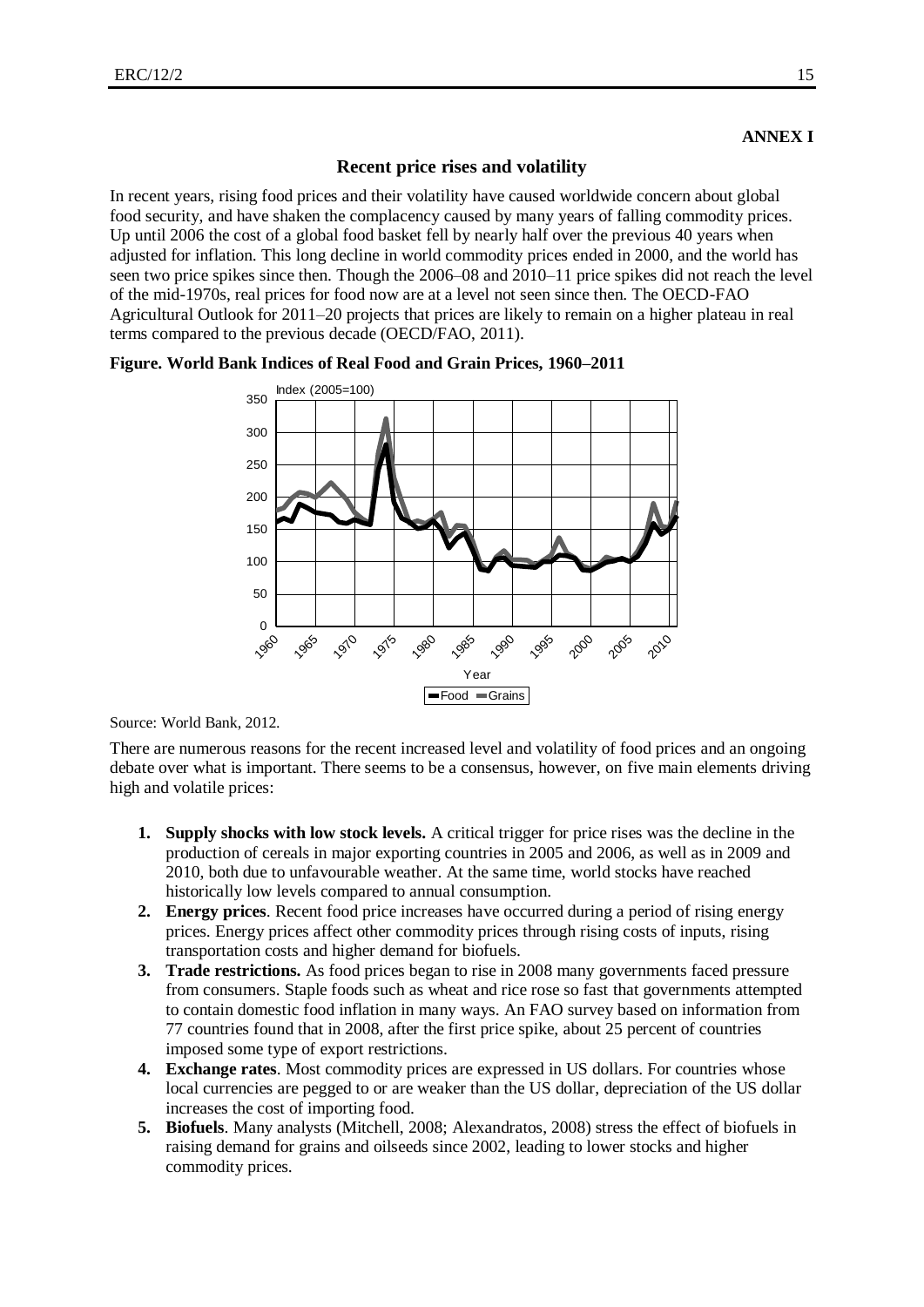## **ANNEX II**

## **Critical Assumptions of the FAO Forecasts of Bruinsma (2012)**

The forecasts for Europe and Central Asia in Bruinsma (2012) are based on some strong assumptions that are critical to understanding them.

- 1. **Positive, not a normative approach, to projections**. The FAO projections to 2030 and 2050 describe the future as it is likely to be (to the best of our knowledge), and not as it ought to be from a normative point of view. In this respect, it differs from, for instance, the Agrimonde scenario, which traces out the consequences of a normative scenario of the way things ought to be (Agrimonde, 2009).
- 2. **An expert-judgment estimate of food production, trade and input use**. The FAO 2030 and 2050 projections are based on an iterative process of expert judgment, rather than on a quantitative model. In this respect, these long-term projections differ from the medium-term OECD/FAO Agricultural Outlook Projections (OECD/FAO, 2011) and the USDA Baseline Projections (USDA/ERS, 2012), which are both model based 10-year forecasts. The *projection* work for the long-term projections concerns drawing up Supply and Utilization Accounts for 2030 and 2050. This involves estimating *Domestic Use of Food* (for food, feed, industry, seed and waste) for 32 commodities for each country based on exogenous variables, such as population and income growth and assumptions about how demand changes as incomes increase. Domestic Use of Food for each commodity for each country is assumed to drive the *Availability of Food* (production, net imports and stock change). Initial estimates are revised based on FAO expert assessments in an iterative process. Accounting consistency controls at the commodity, land resources, country and world levels are respected throughout. The end-product may be described as a set of projections which meet conditions of accounting consistency and to a large extent respect constraints and views expressed by the specialists in the different disciplines and countries.
- 3. **FAO projections in Bruinsma (2012) are limited** to (i) apparent consumption, (ii) commodity production, yields and trade, and (iii) land, fertilizer and labour input use. This allows discussions of nutrition, production and input use issues consistent with the projections.
- 4. **Commodity demand for biofuels is limited in scope and time**. The FAO projections take into account the use of agricultural commodities (cereals, vegetable oils, sugar) for biofuels, as foreseen in the 2010 OECD/FAO Agricultural Outlook (OECD/FAO, 2010). This mainly reflects the use of biofuels as mandated in the United States and the EU up to 2020, after which biofuel demand is held constant.
- 5. **The FAO forecasts are agnostic about climate change**. FAO 2030 and 2050 projections in Bruinsma (2012) do not explicitly take into account the (largely unknown) impacts of climate change in 2030 and 2050.

Source: Bruinsma, 2012.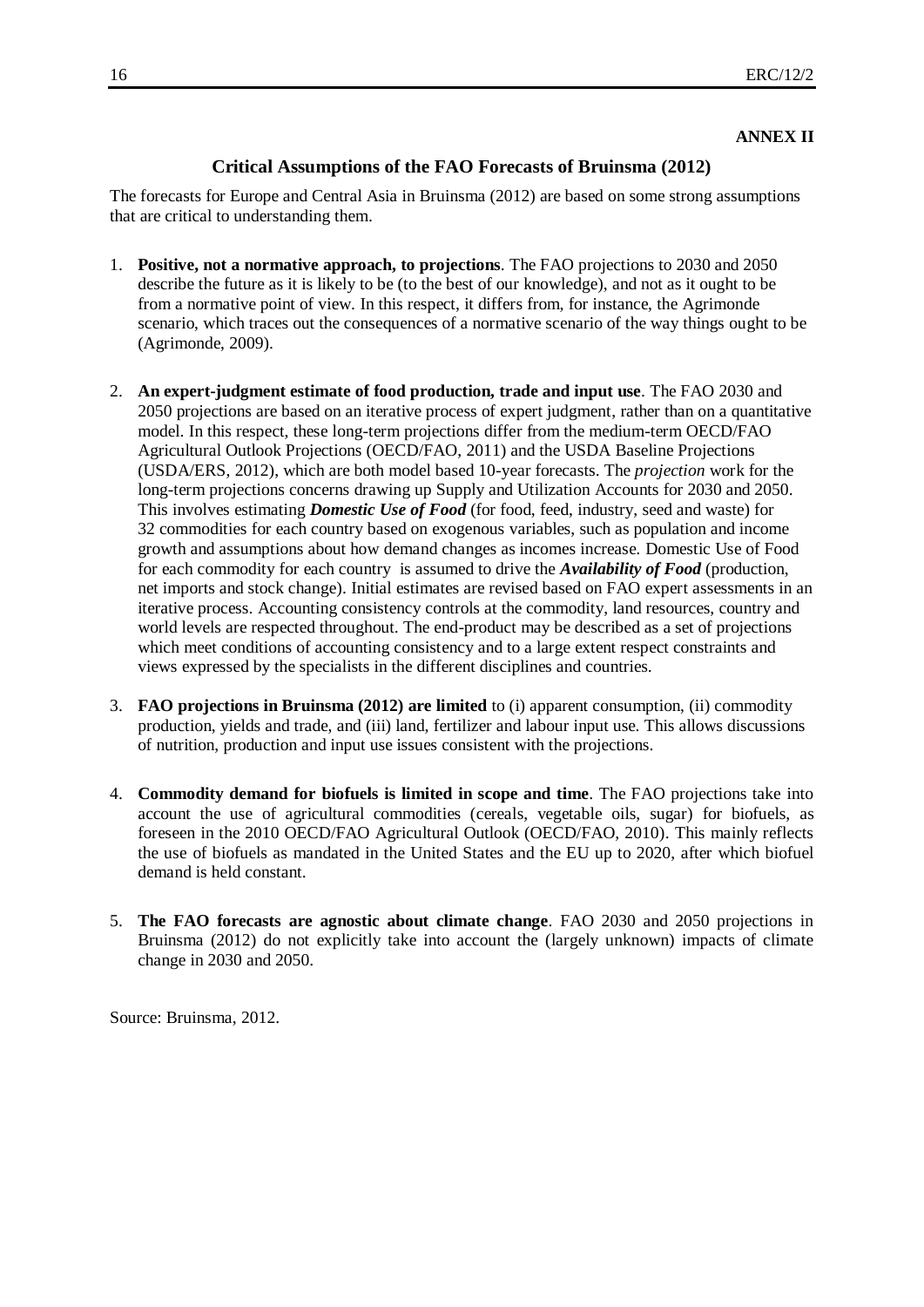#### **ANNEX III**

## **Subregions defined for the Europe and Central Asian (ECA) Region**

The following subregions were defined for the projection forecasts in Bruinsma (2012). The number of countries in each aggregate is shown in parentheses.

**EU (27)**. Austria, Belgium, Bulgaria, Cyprus, Czech Republic, Denmark, Estonia, Finland, France, Germany, Greece, Hungary, Ireland, Italy, Latvia, Lithuania, Luxembourg, Malta, Netherlands, Poland, Portugal, Romania, Slovakia, Slovenia, Spain, Sweden and the United Kingdom.

**Eastern Europe (9)**. Albania, Belarus, Bosnia-Herzegovina, Croatia, Montenegro, Republic of Moldova, Serbia, The Former Yugoslav Republic of Macedonia and Ukraine.

**Caucasus and Central Asia (CCA) (8)**. Armenia, Azerbaijan, Georgia, Kazakhstan, Kyrgyzstan, Tajikistan, Turkmenistan and Uzbekistan.

**Other Europe (4)**. Iceland, Israel, Norway and Switzerland.

**Russian Federation (1)**. Russian Federation.

**Turkey (1)**. Turkey.

Source: Bruinsma, 2012.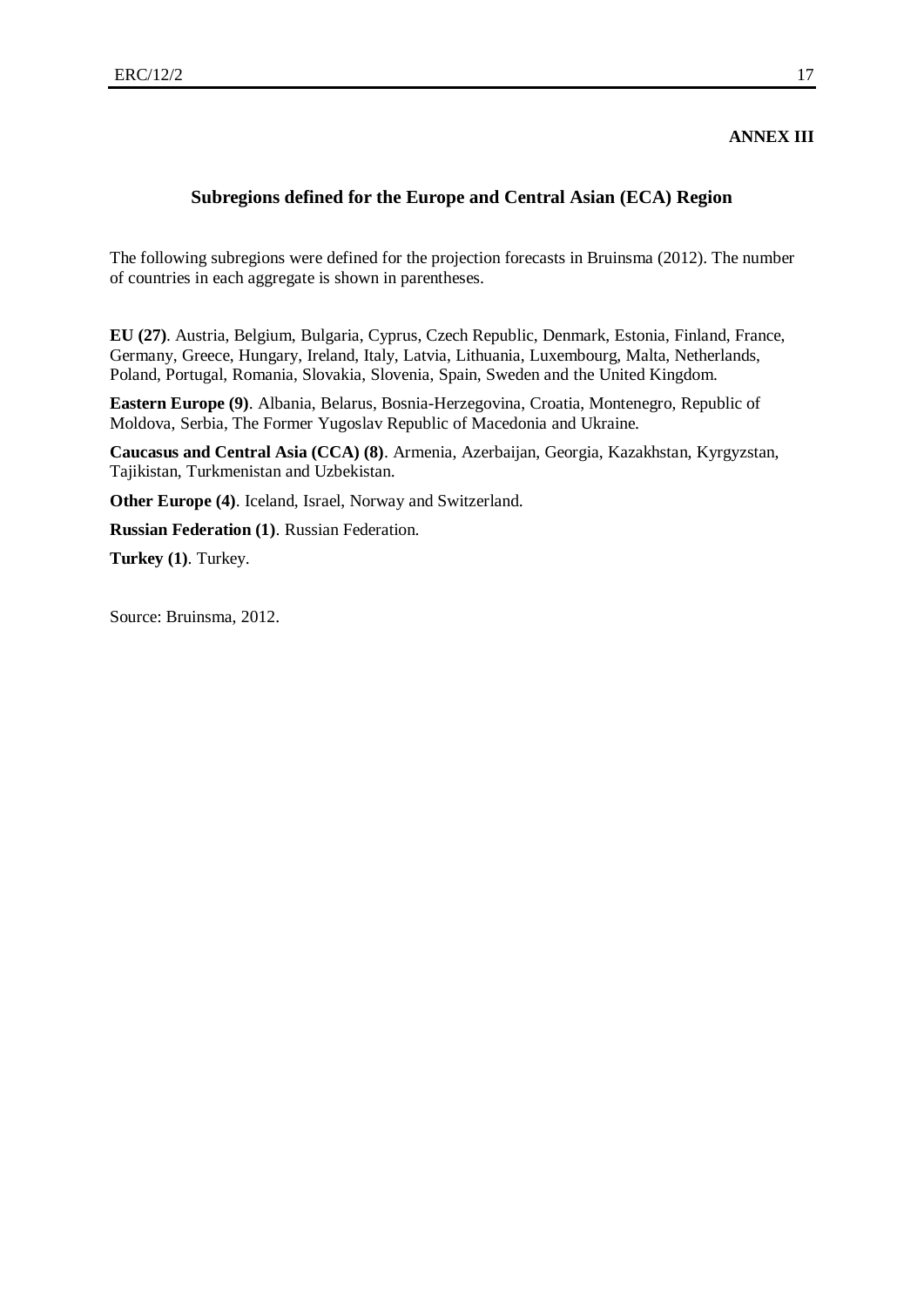#### **Sources**

Alexandratos, N. 2008. "Food price surges: Possible causes, past experience, and longer-term relevance", *Population and Development Review*, 34(4): 663–697.

"Agrimonde: Scenarios and Challenges for Feeding the World in 2050, Summary Report". 2009 (Paris, INRA and CIRAD).

Bruinsma, J. 2012. "European and Central Asian Agriculture Towards 2030 and 2050"*, FAO-REU Policy Studies on Rural Transition 2012-1* (Budapest, Regional Office for Europe and Central Asia).

Committee on Foreign Relations, United States Senate. 2011. *Avoiding Water Wars: Water Scarcity and Central Asia's Growing Importance for Stability in Afghanistan and Pakistan*, one hundred twelfth Congress, February 22, 2011. (Washington, U.S. Government Printing Office).

EBRD-FAO. 2008. Fighting Food Inflation Through Sustainable Investment: Grain Production and Export Potential in CIS Countries (London, EBRD).

European Commission, Joint Reseach Centre, Institute for Prospective Technological Studies. 2008. *Adoption and Performance of the First GM crop Introduced in EU Agriculture: Bt Maize in Spain*, by Manuel Gómez-Barbero, Julio Berbel and Emilio Rodríguez-Cerezo (Luxembourg, Office for Official Publications of the European Communities).

Fischer, G., van Velthuizen, H. and F. Nachtergaele (2011), "GAEZ v3.0 – Global Agro-Ecological Zones Model documentation", (processed), International Institute for Applied Systems Analysis (IIASA). Laxenburg.

Food and Agriculture Organization of the United Nations. 2002. *World Agriculture: towards 2015/2030, Summary Report* (Rome: FAO).

Food and Agriculture Organization of the United Nations. 2003. *The State of Food and Agriculture, 2003–04. Agricultural Biotechnology: Meeting the Needs of the Poor?* (Rome, FAO).

Food and Agriculture Organization of the United Nations. 2010. "Challenges of Water Scarcity in the Europe and Central Asia Region and Recommendations for Adaptation," European Commission on Agriculture, 36<sup>th</sup> Session, Yereven, 11–12 May 2010.

Food and Agriculture Organization of the United Nations. 2011. *Looking Ahead in World Food and Agriculture: Perspectives to 2050*, edited by Piero Conforti (Rome, FAO).

Food and Agriculture Organization of the United Nations. 2012. "AGP—More About Integrated Pest Management" [\(http://www.fao.org/agriculture/crops/core-themes/theme/pests/ipm/more-ipm/en/\)](http://www.fao.org/agriculture/crops/core-themes/theme/pests/ipm/more-ipm/en/).

Food and Agriculture Organization of the United Nations and World Health Organization. 2000. "Safety aspects of genetically modified foods of plant origin". Report of a Joint FAO/WHO Expert Consultation on Foods Derived from Biotechnology (Geneva, Switzerland. WHO) (ftp://ftp.fao.org/es/esn/food/gmreport.pdf).

Lobell, D., G. Cassman and C. Field. 2009. "Crop Yield Gaps: Their Importance, Magnitudes and Causes", *Annual Review of Environment and Resources* 34:179–204.

Mitchell, D. 2008. "A Note on Rising Food Prices", *Policy Research Working Paper 4682* (Washington, D.C. World Bank).

OECD/FAO. 2011. *OECD–FAO Agricultural Outlook 2011–2020* (Paris, OECD Publishing and FAO). [http://dx.doi.org/10.1787/agr\\_outlook-2011-en.](http://dx.doi.org/10.1787/agr_outlook-2011-en)

Penn State College of Agricultural Sciences Research and Extension Program. 2006. *Cover crops for conservation tillage systems* (Penn State University) (http://pubs.cas.psu.edu/freepubs/pdfs/uc128.pdf).